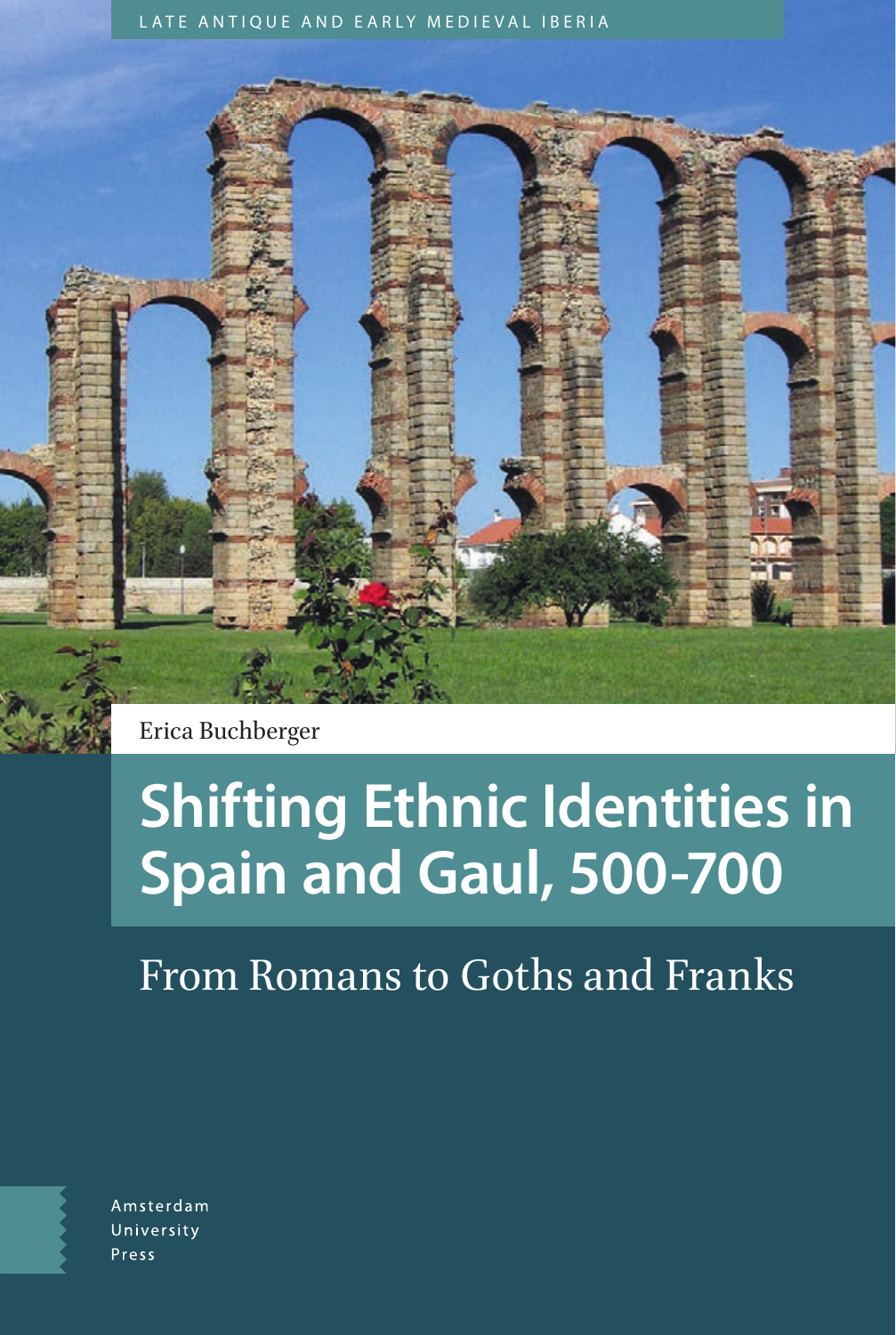Shifting Ethnic Identities in Spain and Gaul, 500-700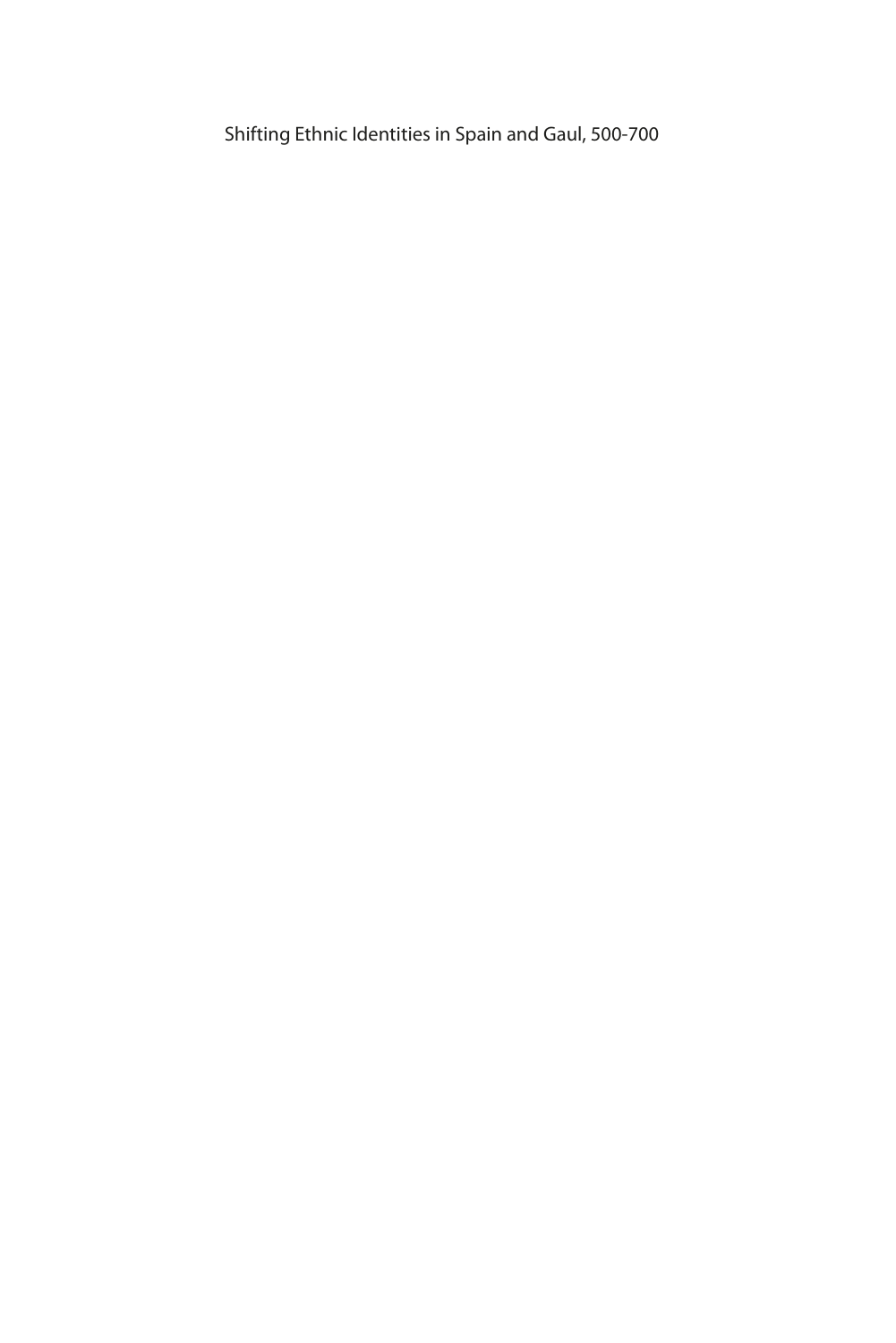# **Late Antique and Early Medieval Iberia**

Scholarship on the Iberian Peninsula in late antiquity and the early Middle Ages is burgeoning across a variety of disciplines and time periods, yet the publication profile of the field remains disjointed. 'Late Antique and Early Medieval Iberia' (LAEMI) provides a publication hub for high-quality research on Iberian Studies from the fields of history, archaeology, theology and religious studies, numismatics, palaeography, music, and cognate disciplines.

Another key aim of the series is to break down barriers between the excellent scholarship that takes place in Iberia and Latin America and the Anglophone world.

*Series Editor* Jamie Wood, University of Lincoln, UK

*Editorial Board Members*

Andrew Fear, University of Manchester, UK Nicola Clarke, Newcastle University, UK Iñaki Martín Viso, University of Salamanca, Spain Glaire Anderson, University of North Carolina, USA Eleonora Dell'Elicine, University of Buenos Aires, Argentina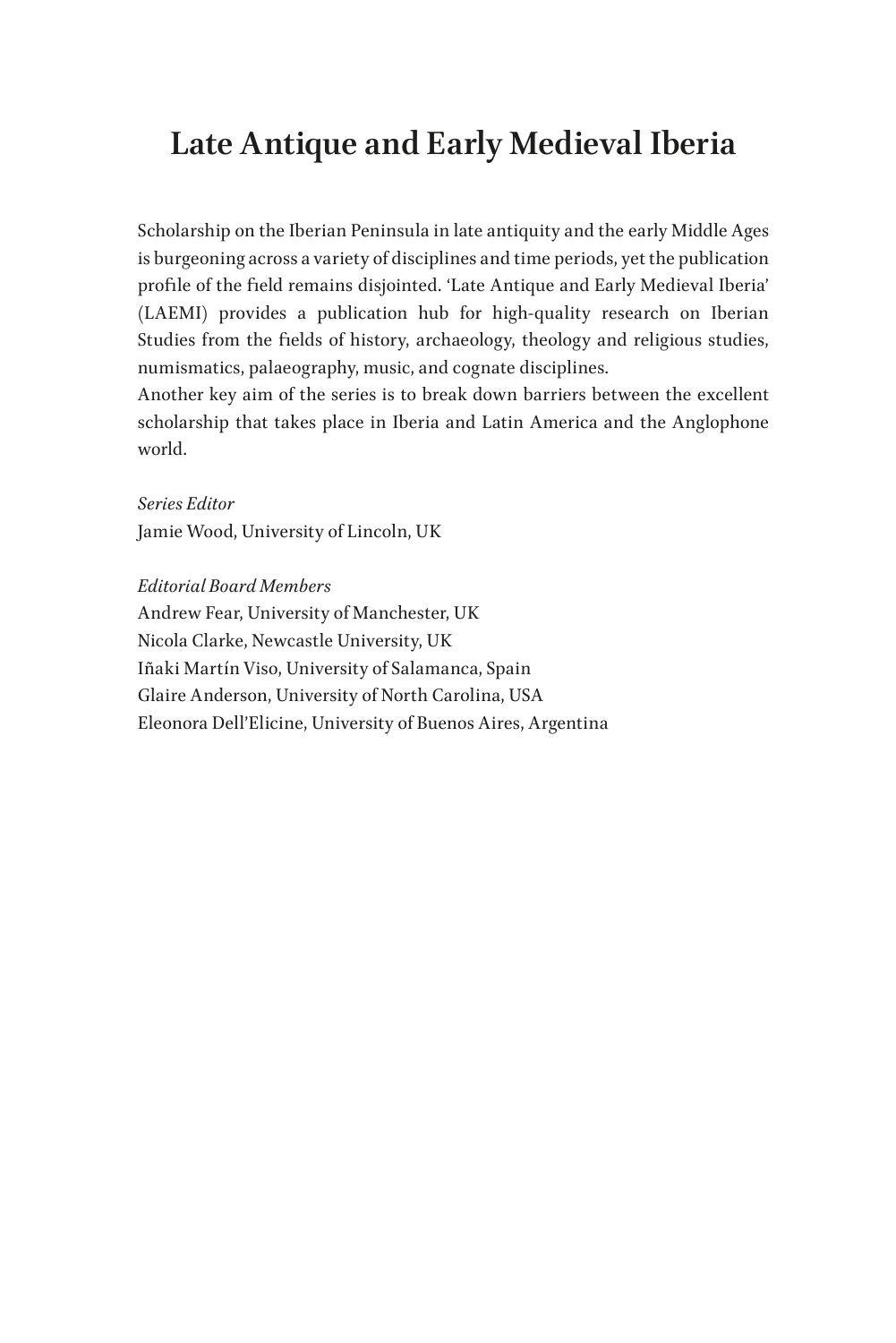# Shifting Ethnic Identities in Spain and Gaul, 500-700

*From Romans to Goths and Franks*

*Erica Buchberger*

Amsterdam University Press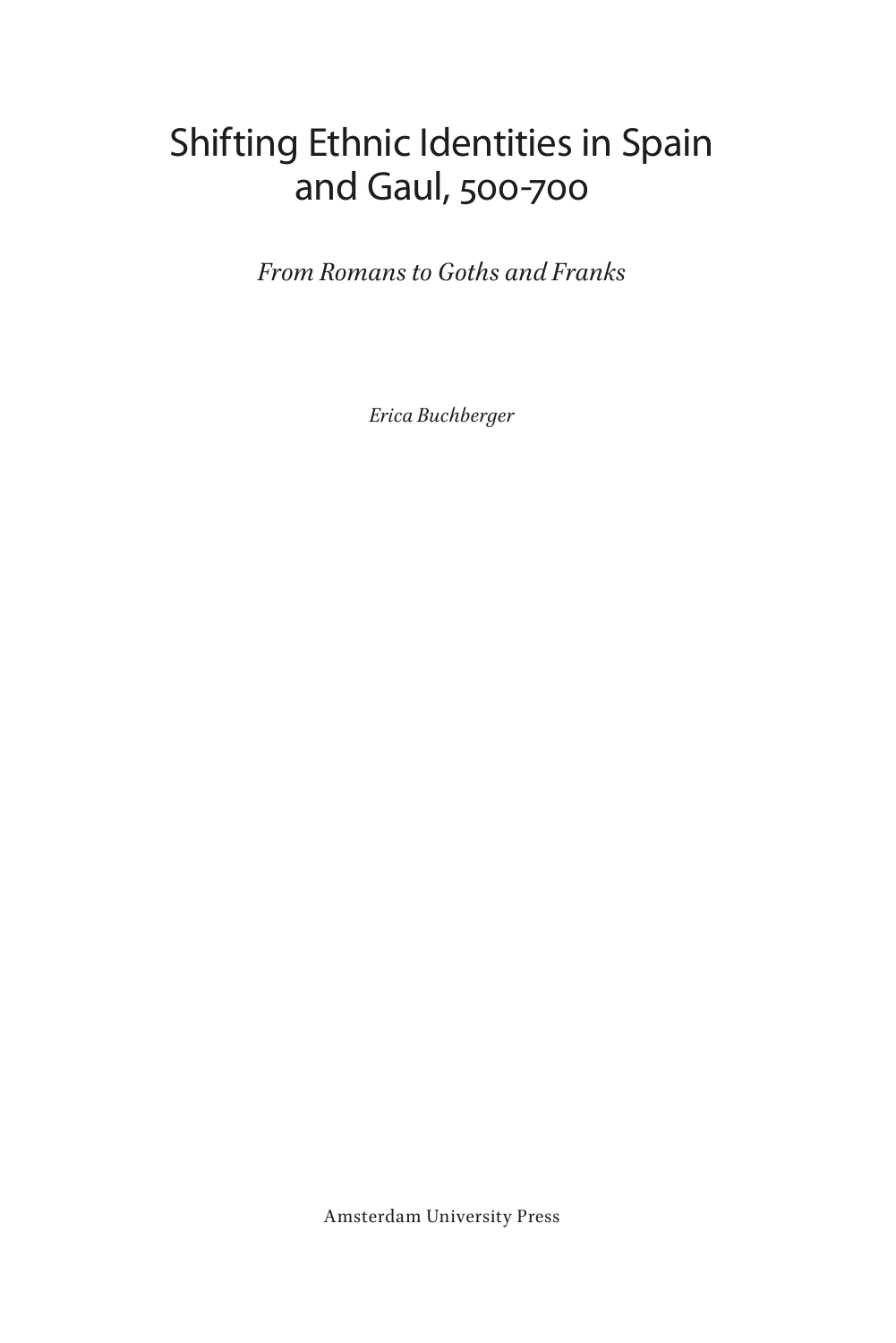Cover illustration: Los Milagros Roman aqueduct, Merida, Spain Photo by the author

Cover design: Coördesign, Leiden Lay-out: Crius Group, Hulshout

Amsterdam University Press English-language titles are distributed in the US and Canada by the University of Chicago Press.

isbn 978 90 8964 880 8 e-isbn 978 90 4852 744 1 (pdf) DOI 10.5117/9789089648808 nur 684

© Erica Buchberger / Amsterdam University Press B.V., Amsterdam 2017

All rights reserved. Without limiting the rights under copyright reserved above, no part of this book may be reproduced, stored in or introduced into a retrieval system, or transmitted, in any form or by any means (electronic, mechanical, photocopying, recording or otherwise) without the written permission of both the copyright owner and the author of the book.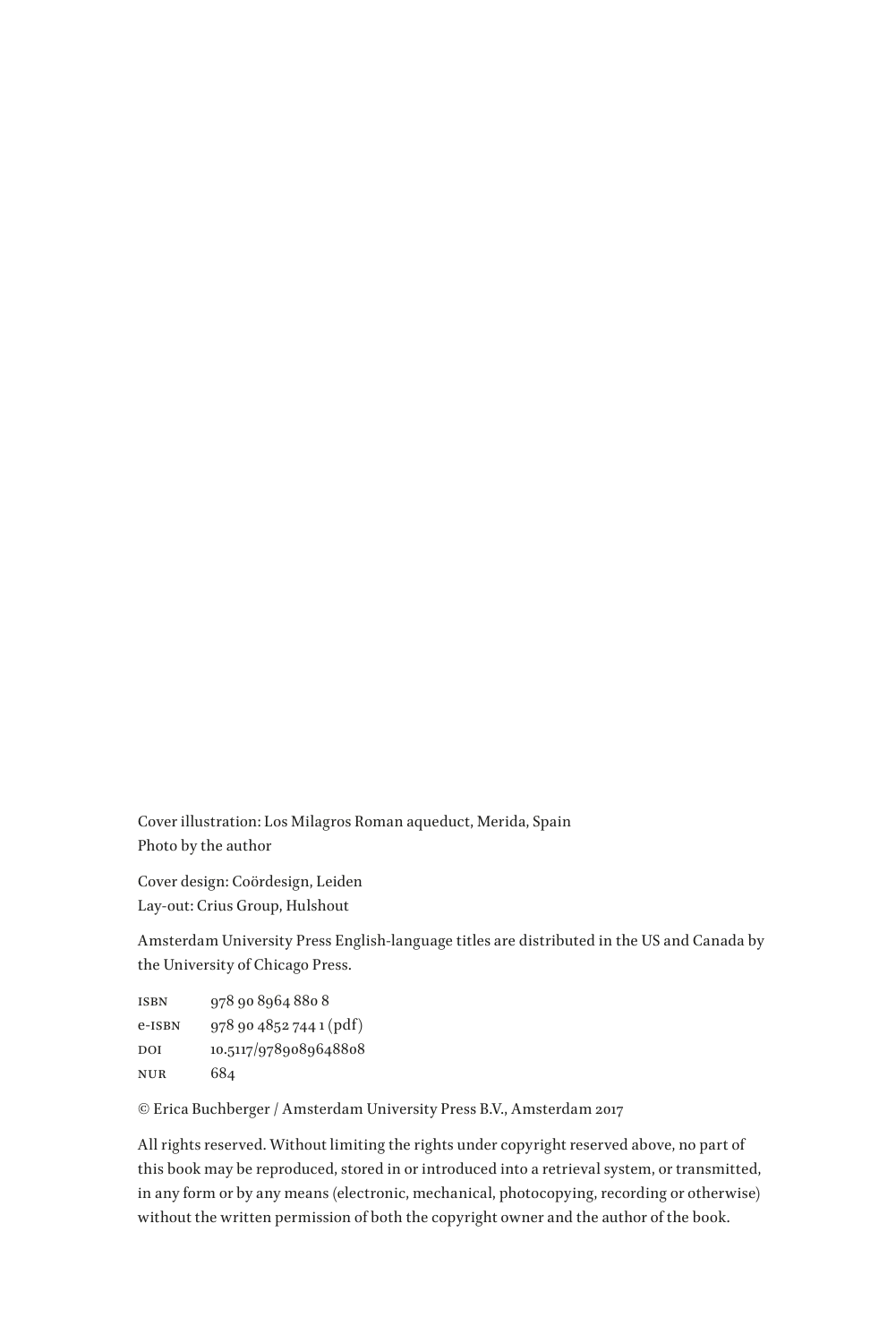# **Contents**

| Acknowledgements           | 7  |
|----------------------------|----|
| Introduction               | 9  |
| <b>Scholarly Tradition</b> | 10 |
| Methodology                | 22 |
| Chapter Breakdown          | 24 |
| Terminology                | 27 |

#### **[Part I](#page-31-0) [From a Roman to a Gothic World in Visigothic](#page-31-0)  [Spain](#page-31-0)**

| $\mathbf{1}$ | Arians to Catholics                           | 37 |
|--------------|-----------------------------------------------|----|
|              | John of Biclar's Chronicle                    | 38 |
|              | Isidore of Seville's History (up to 589)      | 45 |
|              | The Third Council of Toledo                   | 51 |
|              | The Lives of the Fathers of Mérida            | 53 |
|              | Conclusion: The Evidence Together             | 61 |
| $\mathbf{2}$ | Church and State: Isidore and his Influence   | 67 |
|              | Isidore's <i>History</i> (post-589)           | 68 |
|              | Church Councils to 654                        | 74 |
|              | Conclusion                                    | 78 |
| 3            | The Later Seventh Century                     | 81 |
|              | Chindaswinth, Recceswinth, and Visigothic Law | 81 |
|              | Later Councils and Laws                       | 96 |
|              | Conclusion                                    | 99 |
|              |                                               |    |

### **[Part II](#page--1-0) [From a Roman to a Frankish World in](#page--1-0)  [Merovingian Gaul](#page--1-0)**

| 4 Gregory of Tours                      | 107 |
|-----------------------------------------|-----|
| The Late Roman Empire and Clovis' Reign | 110 |
| Contemporary Era                        | 114 |
| Conclusion                              | 130 |
|                                         |     |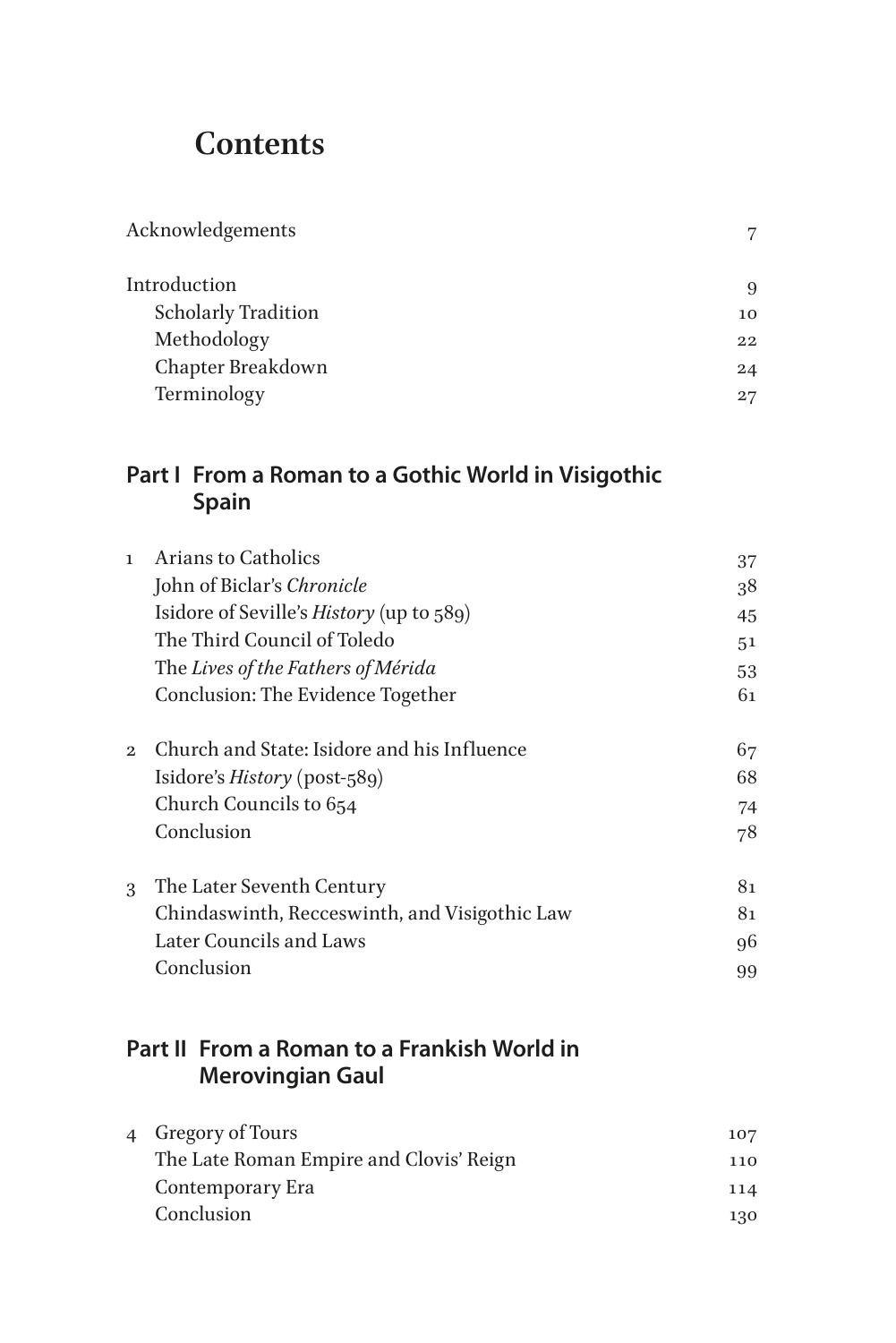| 5              | Venantius Fortunatus                | 133 |
|----------------|-------------------------------------|-----|
|                | Duke Lupus                          | 134 |
|                | Leontius II of Bordeaux             | 136 |
|                | The Ruricii                         | 137 |
|                | Vilithuta                           | 138 |
|                | Duke Launebod                       | 139 |
|                | King Charibert                      | 140 |
|                | Radegund                            | 142 |
|                | Conclusion                          | 145 |
| 6              | Fredegar                            | 147 |
|                | Book Three: Rewriting Gregory       | 148 |
|                | Book Four: Fredegar's Original Work | 153 |
|                | Conclusion                          | 162 |
| $\overline{7}$ | Frankish Hagiography                | 165 |
|                | <b>Caesarius of Arles</b>           | 166 |
|                | Gaugeric of Cambrai                 | 170 |
|                | <b>Eligius of Noyon</b>             | 172 |
|                | Conclusion                          | 177 |
|                | Conclusion                          |     |
|                |                                     | 179 |
|                | Abbreviations                       | 187 |
|                | Bibliography                        | 189 |
|                | Index                               | 213 |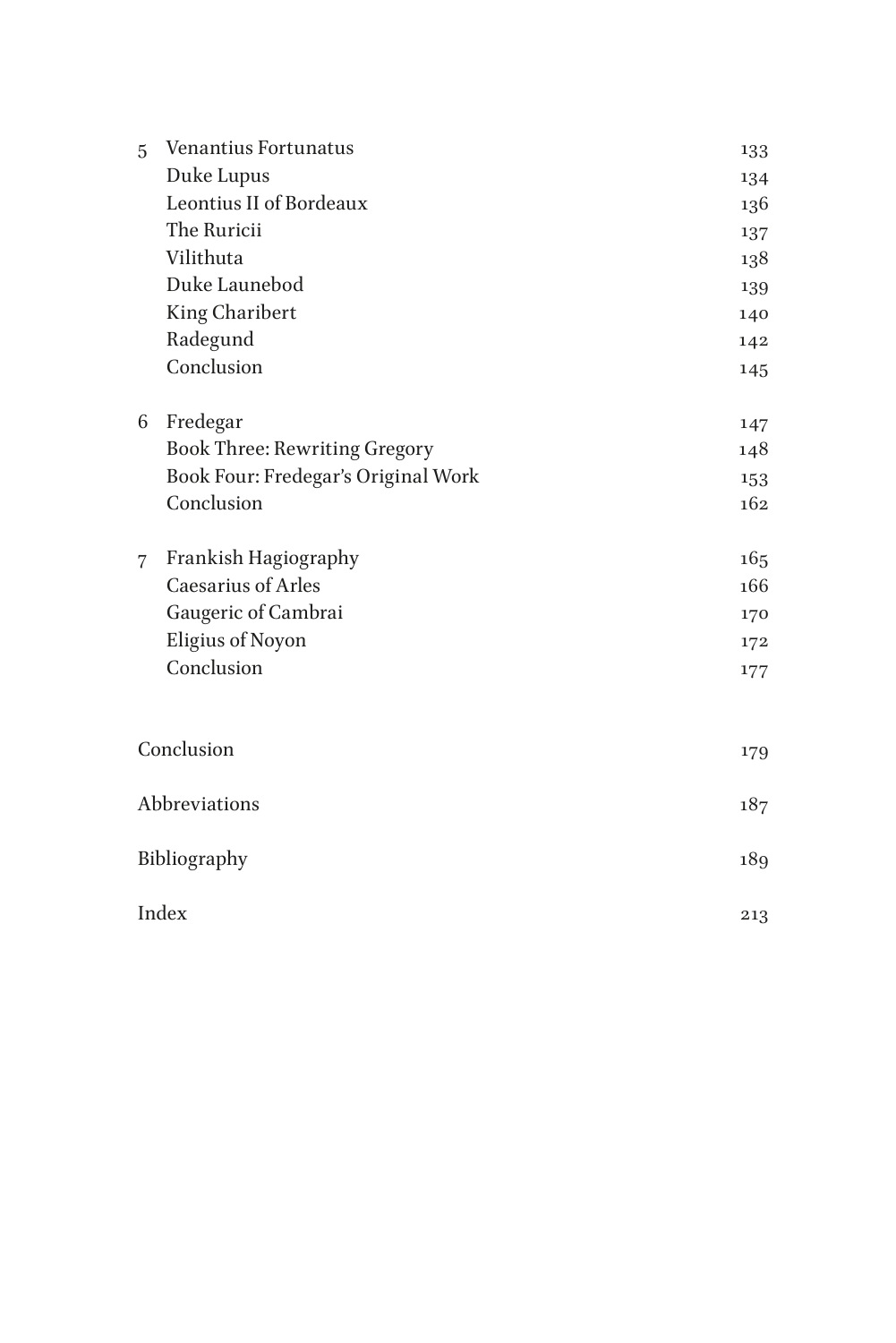## <span id="page-7-0"></span>**Acknowledgements**

I have incurred many debts since beginning this book as a doctoral thesis at the University of Oxford. First and foremost, my doctoral supervisors, Chris Wickham and Bryan Ward-Perkins, provided generous doses of patience, guidance, and encouragement. I would also like to thank my examiners, Mark Whittow and Patrick Geary, and earlier readers, Ian Forrest and Conrad Leyser, for pushing me to analyze my sources in greater depth.

I have benefited greatly during both the doctoral and post-doctoral stages from the funding of a number of institutions. A Scatcherd European Scholarship from the University of Oxford enabled me to spend time at the Institut für Mittelalterforschung in Vienna working with Walter Pohl and his team, whom I thank for their friendly welcome and shared ideas. Both the History Faculty and University College at Oxford funded conference and research travel. I have also received travel funding from the Royal Historical Society, and from the History Department and School of Humanities and Social Sciences while a Visiting Assistant Professor at the College of Charleston.

Over the years, I have presented my work in a variety of forums, including at the International Medieval Congress (Leeds), the International Congress on Medieval Studies (Kalamazoo, MI), the Medieval Academy of America, the Southeastern Medieval Association, the Institute of Historical Research (London), the University of Exeter, the Charleston Association of Medieval Scholars, and a variety of seminars and conferences at the University of Oxford. My work has benefited greatly from the comments and questions posed there by fellow attendees.

Chris Wickham, Jamie Wood, Phyllis Jestice, Helmut Reimitz, and my two anonymous reviewers read all or parts of the book and offered many useful suggestions for revision. Santiago Castellanos, Clare Stancliffe, Danielle Donaldson, and Walter Pohl read drafts of the thesis, and have also helped shape the ideas in this book. Helmut Reimitz and Walter Pohl kindly shared works in progress that greatly inspired my theoretical approaches. I owe much also to conversations with Gerda Heydemann, Marianne Pollheimer, Max Diesenberger, Herwig Wolfram, Catherine Holmes, Graham Barrett, Emily Winkler, Patrick Wadden, Javier Martinez, Alex O'Hara, Shane Bjornlie, Molly Lester, Glenn McDorman, Tom MacMaster, and Yaniv Fox. I am especially grateful to my writing partners, Robert Torre, Lisa Covert, and Peter Schadler, who kept me writing regularly and served as sounding boards for many turns of phrase. Two graduate assistants at the College of Charleston, Jordan Hardee and Daniel Bennett, assisted in tracking down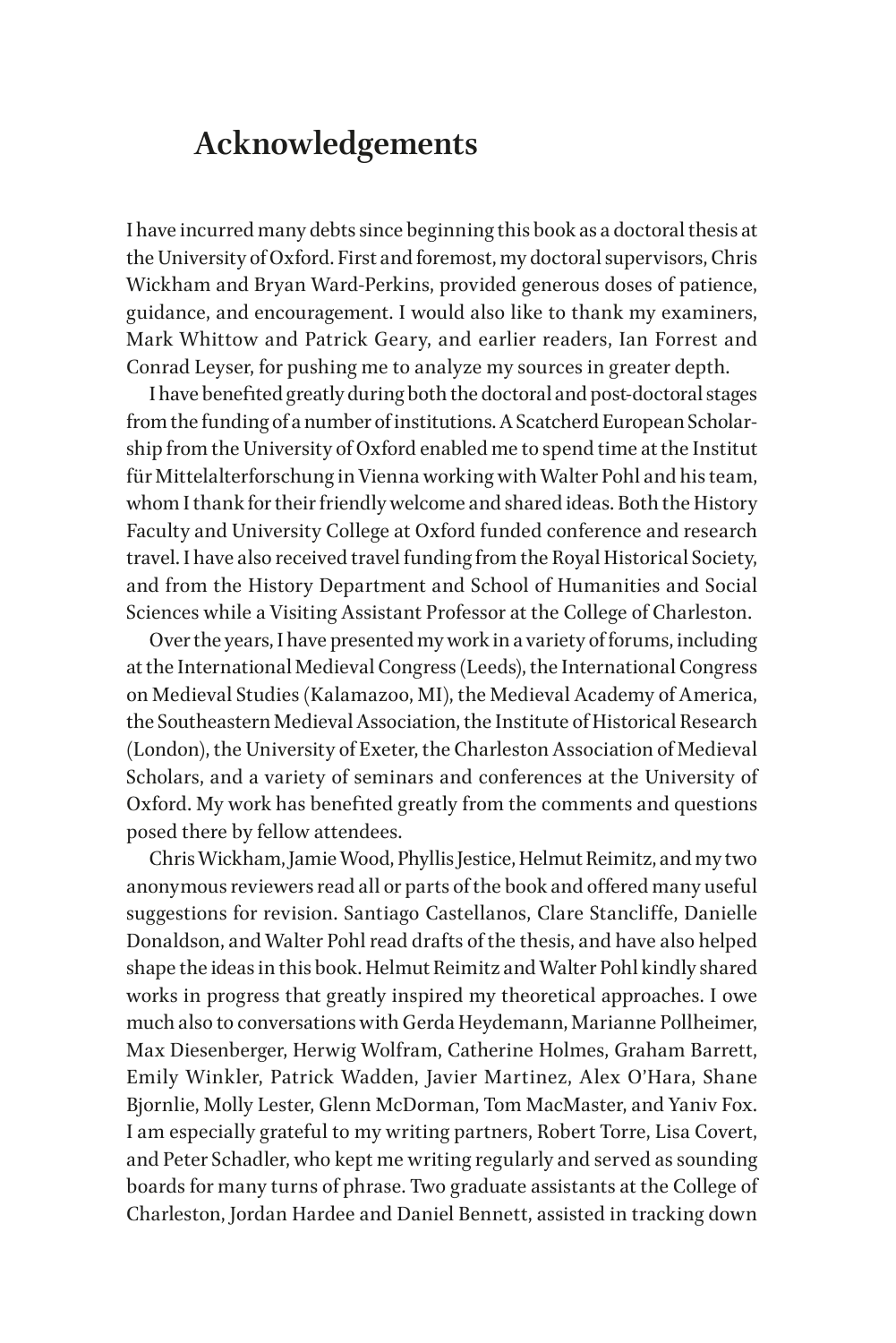sources and checking bibliographic information. The editorial staff at Amsterdam University Press have made the process of turning the thesis into a book incredibly smooth, especially Erin Dailey, who answered a steady stream of questions by email.

Not all my debts are scholarly, of course. I am grateful for the support of my friends Kim Kilmartin Cowan, Laura Carlson, Whitney Dirks-Schuster, Jennifer Welsh, Kristin Halvorson, Heather Crosby, Cara Delay, and Rana Mikati, in addition to those who served double duty as mentioned above. I am forever grateful to my husband, Daniel Jacobs, for moving to England and Charleston with me, lifting my spirits and understanding me, and for his love and patience. My mom, Jan Buchberger, has provided me with unconditional love, support, and encouragement for my whole life, and I thank her for helping me to become the person I am. Finally, I dedicate this book to my dad, Gerald L. Buchberger, who was always proud of me.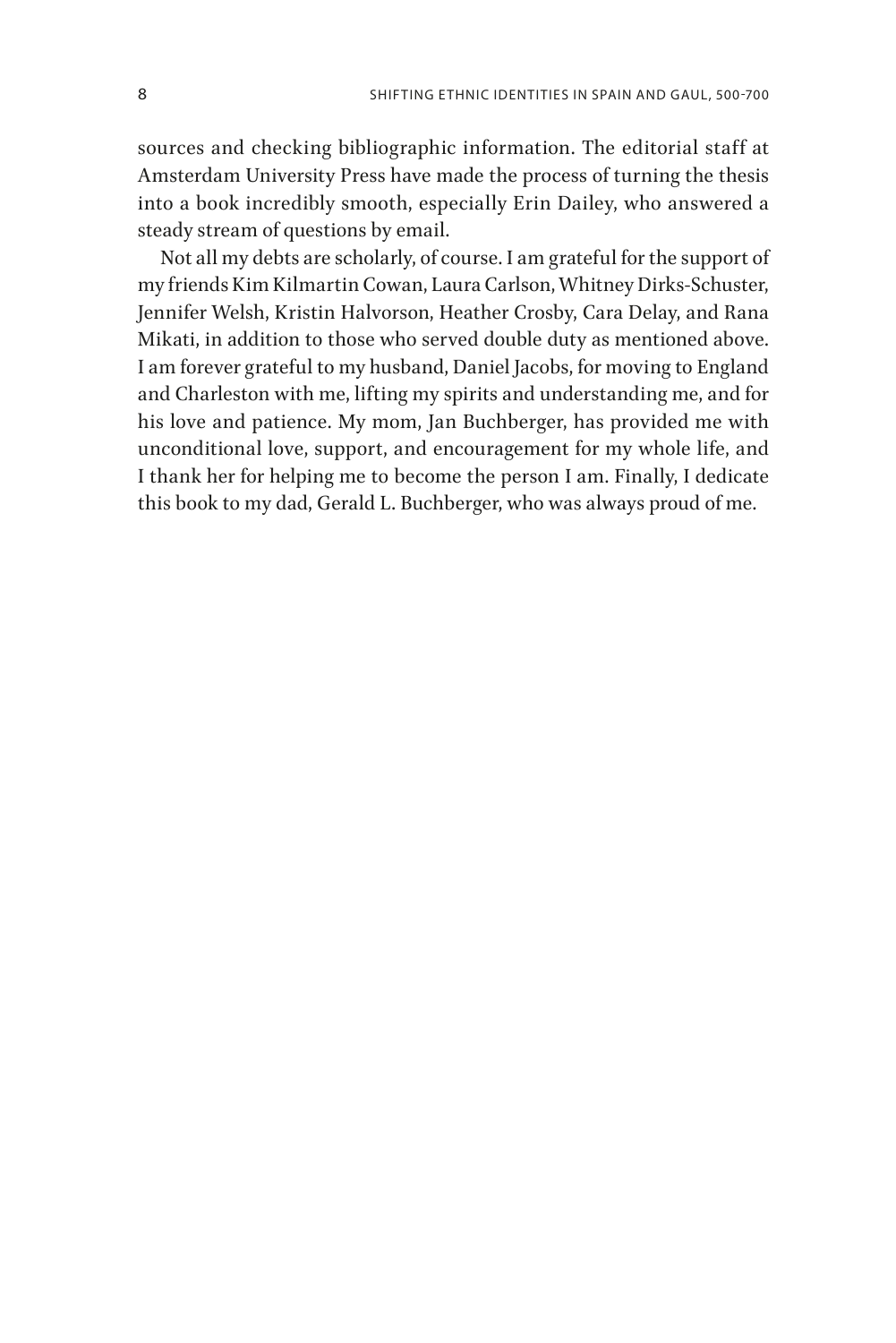## <span id="page-9-0"></span>**Introduction**

Within the first few centuries after the collapse of the Western Roman Empire, the majority of those westerners once considered Romans adopted the identities of their barbarian rulers. They came to be identified as Franks or Goths or Saxons, and people called 'Romans' disappeared almost entirely from the written record.

How this happened is a matter of some controversy. Much progress has been made in recent years in understanding this process, but it has been hampered by a continued tendency to use terms like Goth, Roman, and Frank in a mutually exclusive manner, as if 'Frank' could mean only one thing at any given place and time. Thus historians have argued that, for example, the increasing use of 'Goth' in mid-seventh-century Spain to refer to all the king's subjects must mean that these subjects had all become ethnic Goths or, as Herwig Wolfram has suggested, that 'Goth' had ceased to have any ethnic meaning in favour of a wider, more inclusive political one.1 The reality, however, is far more complicated. A person can have multiple identities or affiliations simultaneously. Someone living in the seventh-century Visigothic kingdom could be a Roman by descent and a Goth politically, for example. When all of these aspects of identity are conflated, historians see what seem like inexplicable contradictions or paradoxes in our sources, or sometimes instantaneous or nonsensical changes to these identities. However, when the existence of multiple layers is acknowledged and examined more closely, suddenly they become both understandable and crucial witnesses to the ways these various layers could be renegotiated to effect shifts in ethnic identities over the long term.

This book is an attempt to offer a new model for discussing the multilayered nature of early medieval identities and for using the evidence of these layers to better understand the mechanisms by which such identity shifts occurred. By distinguishing between the political, religious, and descent overtones with which the ethnonyms Goth, Frank, and Roman were used in Visigothic Iberia and Merovingian Gaul, this study will shed light on the complex ways they interacted to shape contemporary society. By addressing both Iberia and Gaul, it will also illuminate the common mechanisms operating across both societies and the differences in the ways identity shifts played out based on the unique histories and concerns of each kingdom.

<sup>1</sup> Wolfram, 'Gothic History', p. 52; Teillet, *Des goths,* p. 553; Claude, 'Remarks', pp. 127-29.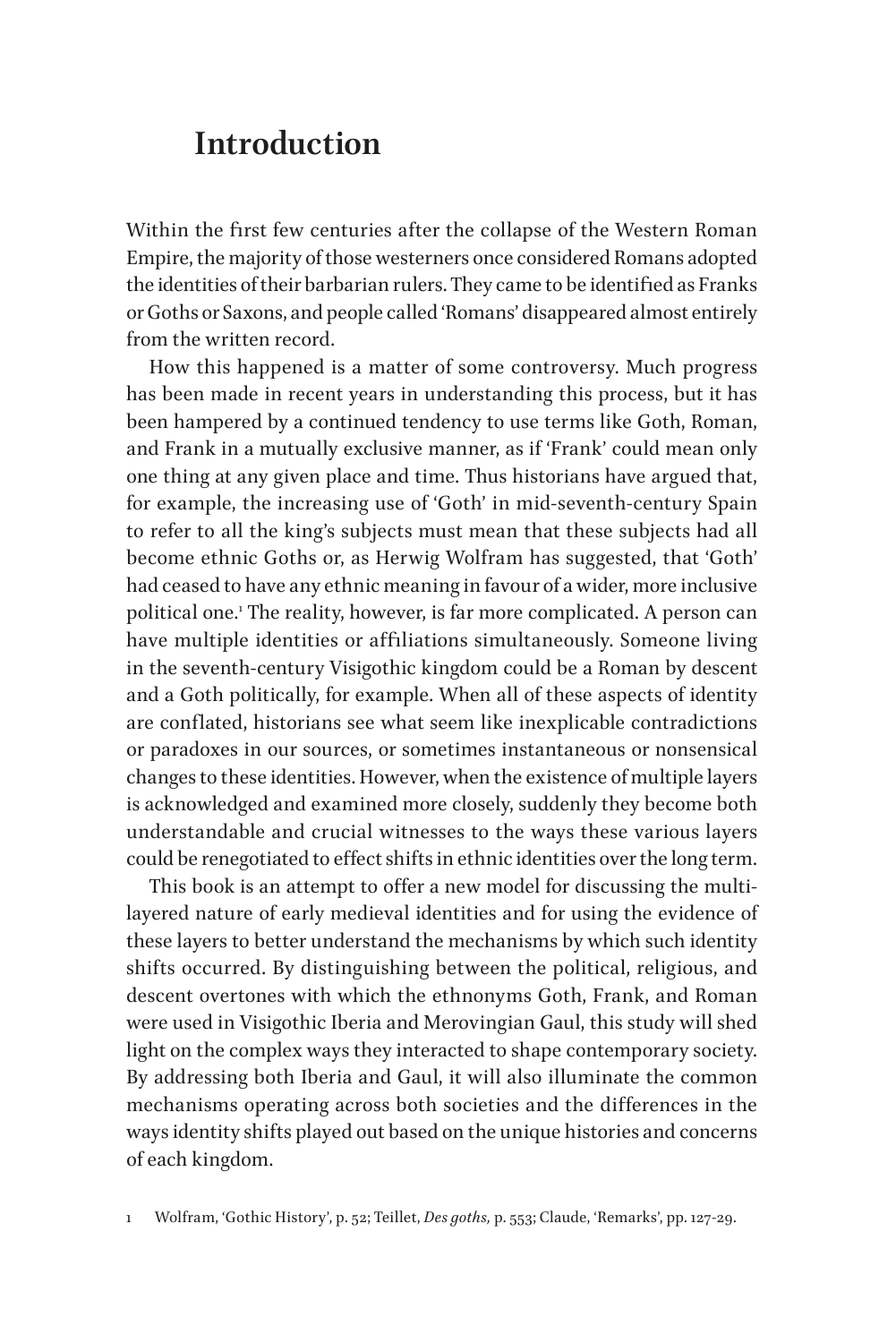#### <span id="page-10-0"></span>**Scholarly Tradition**

The stereotypical view of ethnic identities is that they are inherited and permanent, that something in a person's blood makes him or her German or French, Gothic or Frankish. This essentialist model is common in nationalist thought and the popular imagination and can be traced as far back as the ancient Greek distinction between Greeks and barbarians.<sup>2</sup> In ancient Rome, Romans imagined themselves as a constitutional people, united by adherence to Roman law, but others as biological peoples, linked by a common birth.3 Throughout antiquity and the Middle Ages, the biological vision of community proved a useful tool to legitimize rulers, unify populations, demonize others, and lay claim to heritage and territory traced back to a supposed primordial origin point.4 The Franks and Visigoths certainly included it in their strategies of identification, and we will see examples throughout the course of this book.

Early modern thinkers turned these ideas into scholarly theories.5 In the 1720s, French aristocrats like Henri de Boulainvilliers argued that the French aristocracy originated with the Franks who conquered Gaul in the fifth and sixth centuries, and thus held historic rights and privileges from this conquest which the monarchy needed to grant them. Their opponents, including Montesquieu, either objected that the aristocracy themselves as invaders should be ousted and the 'oppressed' Gallic people restored to power, or that the Roman Empire had conceded the territory gradually through diplomatic rather than military means, giving the Franks no absolute right to domination.6 During the French Revolution, most revolutionaries preferred to focus on deeds rather than birth as a criterion for membership in a 'people', but some, like the Abbé Emmanuel Joseph Sieyès, justified revolution by claiming that, indeed, the aristocracy was Frankish and therefore foreign and should be ousted.7

7 Sieyès, *Qu'est-ce que le tiers-état?*, esp. pp. 10-15, 104-112.

<sup>2</sup> Hall, *Inventing the Barbarian*; Hall, *Hellenicity*; Harrison (ed.), *Greeks and Barbarians*, esp. chs. 1, 4, and 11.

<sup>3</sup> Geary, *Myth*, pp. 49-52. For the classical dichotomy between Roman and barbarian, see Ferris, *Enemies of Rome*; Woolf, *Tales of the Barbarians*.

<sup>4</sup> Geary, *Myth*.

<sup>5</sup> Wood, 'National Identities'; Wood, 'Use and Abuse'; Wood, *Modern Origins*; Geary, *Myth.*

<sup>6</sup> Goffart, 'Impinge', pp. 22-23; Wood, 'National Identities', pp. 64-5; Geary, *Myth*, pp. 20-21; Boulainvilliers, *Essais sur la noblesse de France*; Montesquieu, *The Spirit of the Laws*, books 30-31, pp. 619-722.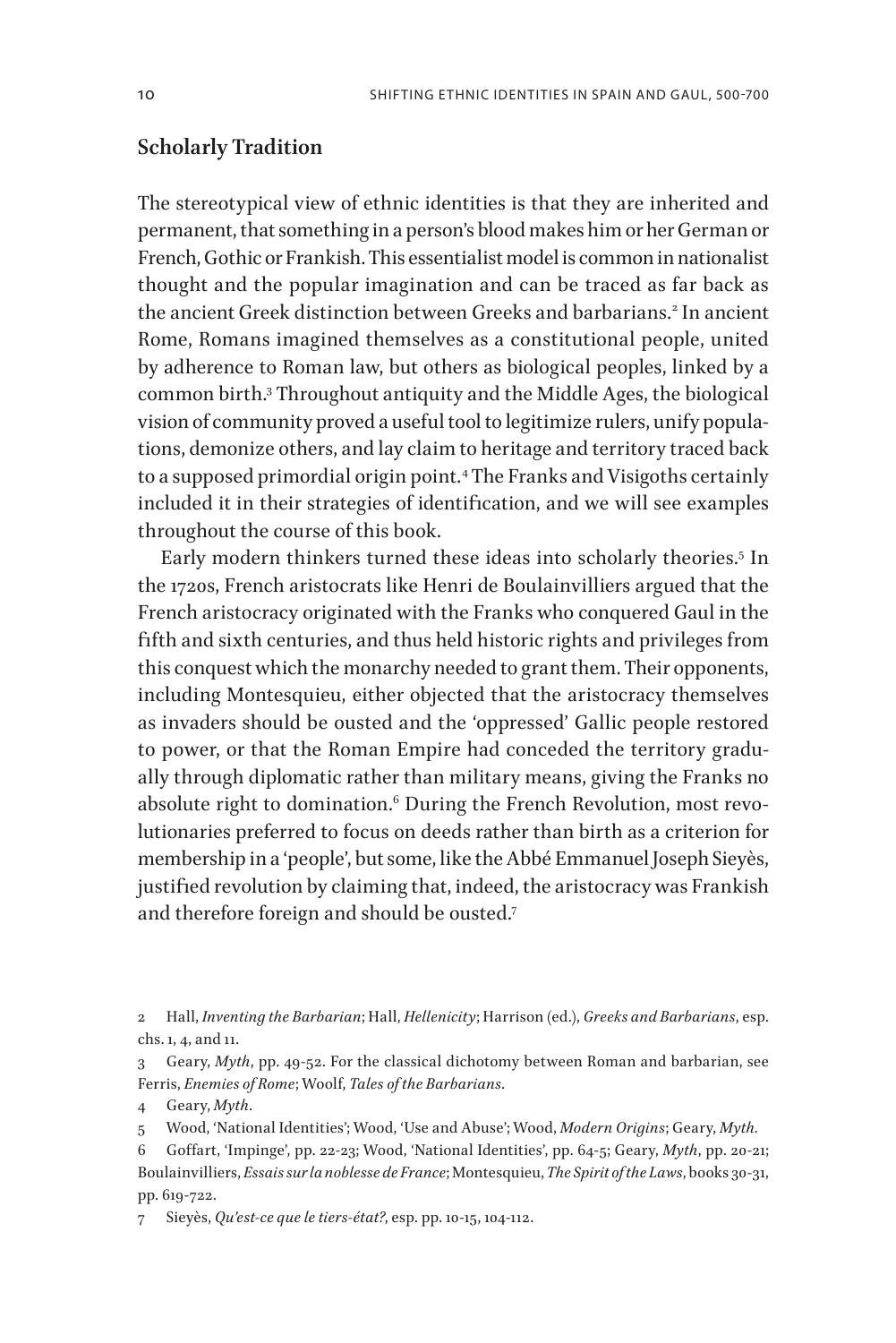Napoleon's conquests of the early nineteenth century inspired a wave of German nationalism as the people he conquered fought back with their own narratives of long-held identity.8 Johann Gottlieb Fichte, for example, wrote in 'To the German Nation' about the *Volkstum* that was based on language and an inseparable whole by nature, equating the ancient Romans with the contemporary French and encouraging German speakers to unite against this foreign conquest.9 The Grimm brothers, folklorists and linguists, were influenced by Johann Gottfried von Herder – who declared in 1784 that geography influenced each people's inborn characteristics and culture – to search for tales that reflected authentic German culture and landscape. In 1848, drawing on the new discipline of philology, Jacob Grimm argued for Prussia's annexation of Schleswig-Holstein based on a perception that its residents were descended from the early Germanic peoples. Ernst Moritz Arndt argued the same for Alsace-Lorraine, Belgium, and the Netherlands, and Theodor Mommsen argued throughout the second half of the nineteenth century for Prussian takeover of regions historically settled by 'Germans' based on historical use of a 'Germanic' language and early medieval sources on migrations.<sup>10</sup>

War between the French and Germans pushed the rhetoric further. After the Franco-Prussian War of 1870, and formal German unification the following year, Numa Denis Fustel de Coulanges fought back by criticizing the Germanists' paradigm. He reminded historians that past and present 'Germans' were not one and the same and attacked the language-based methods German scholars, particularly Mommsen, used to analyse and present their evidence. While he did not refer to contemporary events in his writing, he was still seen as a French patriot.<sup>11</sup> Ernest Renan, who had admired German scholarship until Prussian invasion led to destruction in his homeland of France, spoke at the Sorbonne on 11 March 1882 against essentialist, biologically-centred views held by nationalists, arguing instead that nationhood was a conscious choice to live together, on the ancient Roman model.12 These objections did not, however, stem growing nationalist

11 Fustel de Coulanges, *Questions historiques*, pp. 1-16, 505-12.

<sup>8</sup> On nationalism in the early modern world, see Armstrong, *Nations Before Nationalism*; Anderson, *Imagined Communities*; Smith, *Ethnic Origins of Nations*; Smith, *Nation in History*; Smith, *Antiquity of Nations*; Gellner, *Nations and Nationalism*; Hobsbawm (ed.), *Invention of Tradition*; Reynolds, 'Our Forefathers?'.

<sup>9</sup> Fichte, *Addresses to the German Nation*, esp. pp. 52-71 and 108-29; Geary, *Myth*, pp. 24-26.

<sup>10</sup> Grimm, *Kleinere Schriften*, vol. 7, pp. 557-66 and 573-81; Herder, *Outlines of a Philosophy*, pp.

<sup>172-76, 188-93;</sup> Arndt, 'Des Deutschen Vaterland', pp. 7-8; Wood, 'National Identities', pp. 73-74.

<sup>12</sup> Renan, *Qu'est-ce qu'une nation?*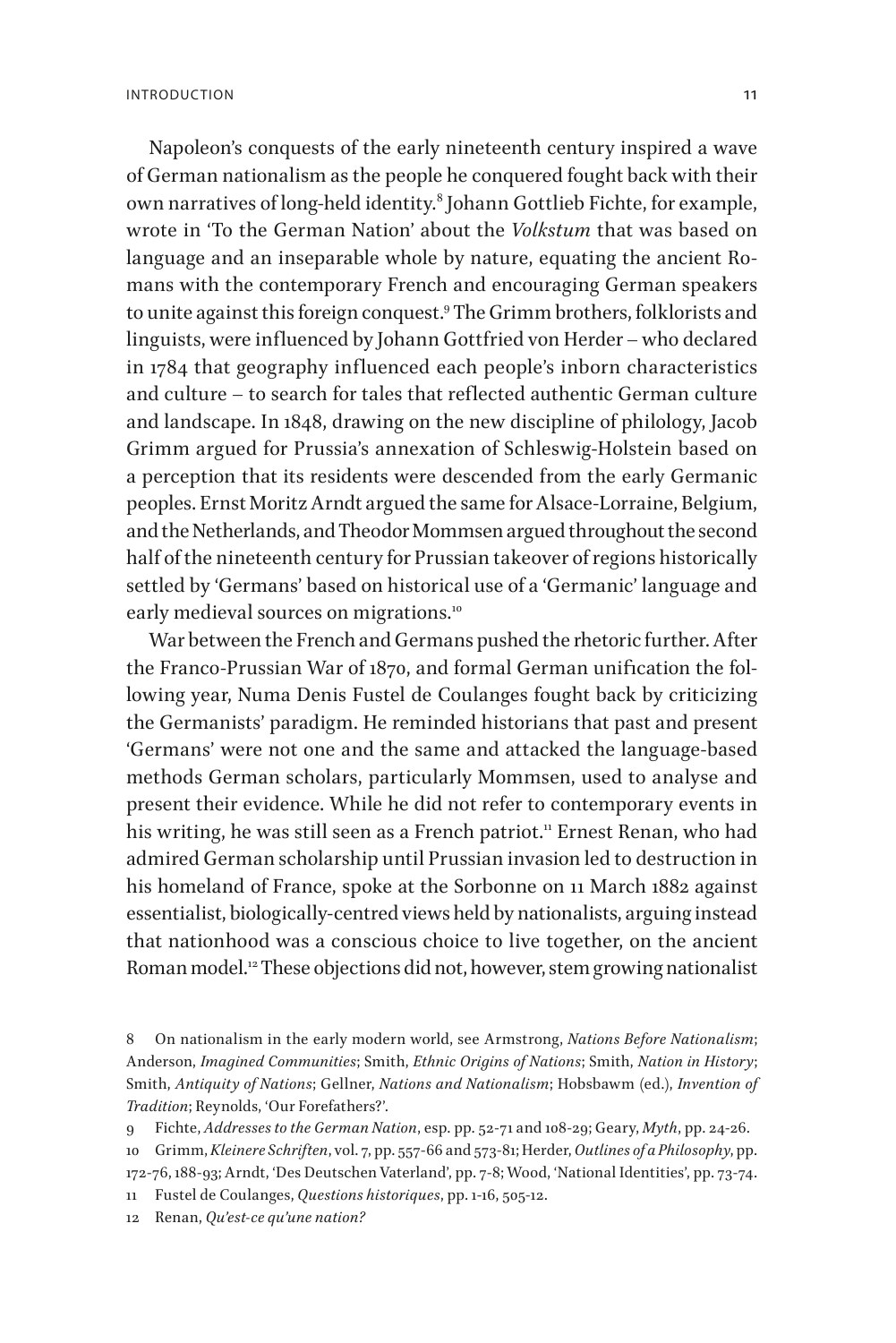sentiment. In 1870, the historian Felix Dahn distributed a pamphlet supporting the war on similar grounds to Mommsen.<sup>13</sup>

When Germany invaded Belgium at the beginning of World War I, Karl Lamprecht defended the incursion, arguing that the Flemish were ethnically German and resented the dominance of French Walloons in Belgium, and emphasizing the idea that cultural traits were really distinguishing national characteristics inherited upon birth. This takeover directly influenced the work of Henri Pirenne, a Belgian who had worked with Lamprecht at Leipzig and had previously admired him.<sup>14</sup> Pirenne was arrested in 1916 by the occupying Germans for dissent against their occupation. His 1937 *Mohammed and Charlemagne* removed 'Germanic' barbarians from the story of Rome's fall entirely, arguing instead that the rise of Islam disrupted Mediterranean trade and led to the end of antiquity; the 'Germanic' invaders barely made a dent in the cultural landscape.<sup>15</sup> Certainly not all German-language scholars argued for substantial continuity and prominence of Germanic peoples – the Austrian Alfons Dopsch, for example, supported the ideas of Fustel de Coulanges and Pirenne – but the trend during the nineteenth and early twentieth centuries was definitely toward the alignment of scholarly stances with contemporary political and linguistic boundaries.<sup>16</sup>

A similar national sentiment also rose in Spain during this period.17 This Spanish grand narrative centred around the legitimacy of the Catholic Reconquest of Iberia from the Muslims. It depended on the belief that the Visigoths who had ruled the peninsula in the sixth and seventh centuries had survived to continue their rule in the northern kingdom of Asturias and ultimately led the push south. According to this narrative, the 'real' Spanish nation originated with these Goths and Muslim rule and influence should be ignored as illegitimate. Construction of this 'Gothic myth', as J.N. Hillgarth calls it, began within a few centuries of the Arab conquest in 711. The legend of Pelayo, first king of Asturias, as the rightful heir of the Visigoths and of a Gothic Christian manifest destiny to control the Iberian peninsula appears in the ninth- and early tenth-century *Chronicle of Albelda* and *Chronicle of* 

16 Dopsch, *Economic and Social Foundations*.

17 Linehan, 'Religion, Nationalism, and National Identity', pp. 161-99; Davies, 'The Early Middle Ages and Spanish Identity'; Grieve, *Eve of Spain*, esp. pp. 29-31, 232; Hillgarth, *The Visigoths*; Payne, 'Visigoths and Asturians Reinterpreted'; González Fernández, 'El mito gótico', pp. 289-300.

<sup>13</sup> Dahn, *Das Kriegsrecht*; Leerssen, *National Thought in Europe*, pp. 122-23. Interest in an Aryan or Nordic race also increased during the century, although not along national lines.

<sup>14</sup> Lamprecht, 'Über Belgien'; Wood, 'National Identities', pp. 73-76.

<sup>15</sup> Pirenne, *Mohammed and Charlemagne*; Bachrach, 'Pirenne and Charlemagne'. On Pirenne's wartime experiences, see Pirenne, *Souvenirs de captivité*.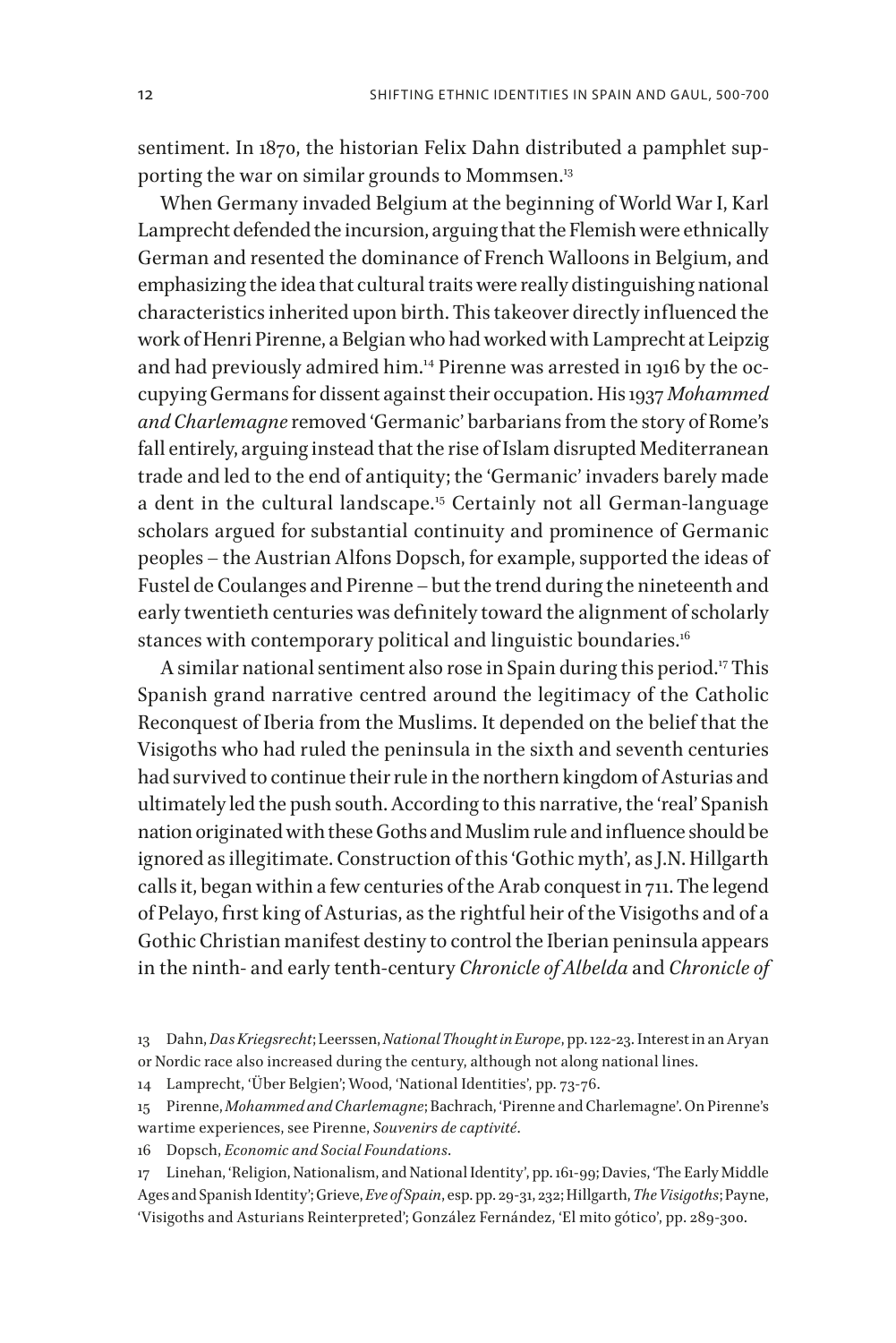*Alfonso III*. 18 It served as justification and inspiration for Christians to fight for what was not, to them, an invasion of long-held Muslim al-Andalus but a reconquest of lands that rightfully belonged to them.

This narrative continued to pervade scholarship even after Reconquest had been completed.<sup>19</sup> In the nineteenth century, Marcelino Menéndez Pelayo depicted an unbroken inheritance from the Visigoths to contemporary Spaniards. He equated Spanish identity with Gothic Catholic identity and used it to justify the exclusion of Jews and Muslims from the country.<sup>20</sup> Some scholars began to question the idea by the end of the century, but under Franco and the Nationalists it was revived with official approval in the 1930s. Claudio Sánchez-Albornoz traced Spain's origins to Pelayo and the remnants of the Visigoths in Christian Asturias and insisted that Spain and the Christian faith were intrinsically linked.<sup>21</sup> Ramón Menéndez Pidal wrote in the 1950s that Spanish national sentiment was born at Gothic unification in the seventh century.<sup>22</sup>

Early criticism came from Américo Castro, who argued that Visigoths and Spaniards were not the same and instead emphasized the role of *convivencia* of Christians, Jews, and Muslims in Islamic-ruled Spain. Modern Spain was thus impossible without the destruction of the Visigothic kingdom to make way for Arab influences.<sup>23</sup> Support for Castro's view was limited until the mid-1970s when democratization after Franco's death freed scholars to question the official narrative more directly.<sup>24</sup> However, the myth has not yet disappeared completely. Armando Besga Marroquín argued for a Visigothic-based central rulership in Asturias in a book published in 2000.<sup>25</sup>

18 *Chronicle of Alfonso III*, pp. 114, 126; *Chronicle of Albelda*, p. 174. For continued Gothic identification in the Muslim-ruled south, see Ibn al-Qūṭīya, *History*, esp. pp. 22-24; Christys, *Christians in Al-Andalus*, pp. 181-83; Barceló, 'Els "Hispani"', pp. 189-90. García Moreno, 'Spanish Gothic Consciousness', pp. 303-24, overstates the case.

19 Hillgarth, *The Visigoths*, pp. 172-76; Grieve, *Eve of Spain*, pp. 28-31; Castellanos, *Los godos y la cruz*, pp. 15-19.

20 Grieve, *Eve of Spain*, p. 28; Menéndez Pelayo, *Historia*, vol. 3, pp. 832-35.

21 Hillgarth, *The Visigoths*, pp. 174-75; Linehan, 'Religion, Nationalism, and National Identity', pp. 163-64, 198; Grieve, *Eve of Spain*, p. 30; Sánchez-Albornoz, *España, un enigma histórico*, pp. 122-39; Sánchez-Albornoz, *El Reino de Asturias*, pp. 75-116. Despite his nationalism, Sánchez-Albornoz joined the republican cause and was exiled to Argentina when Franco won the Spanish civil war: Linehan, *Past and Present in Medieval Spain*, pp. 12-19.

22 Menéndez Pidal*, Los españoles en la historia*, p. 120.

23 Castro, 'Los visigodos no eran aún españoles', pp. 1-3. The debate between Sánchez-Albornoz and Castro is discussed in detail in Lapeyre, 'Deux interpretations', pp. 1015-37; Hillgarth, 'Spanish Historiography and Iberian Reality'. See also, Sánchez-Albornoz, 'España y el Islam', pp. 1-30.

24 Barbero and Vigil, *Sobre los orígenes*.

25 Besga Marroquín, *Orígenes hispanogodos*.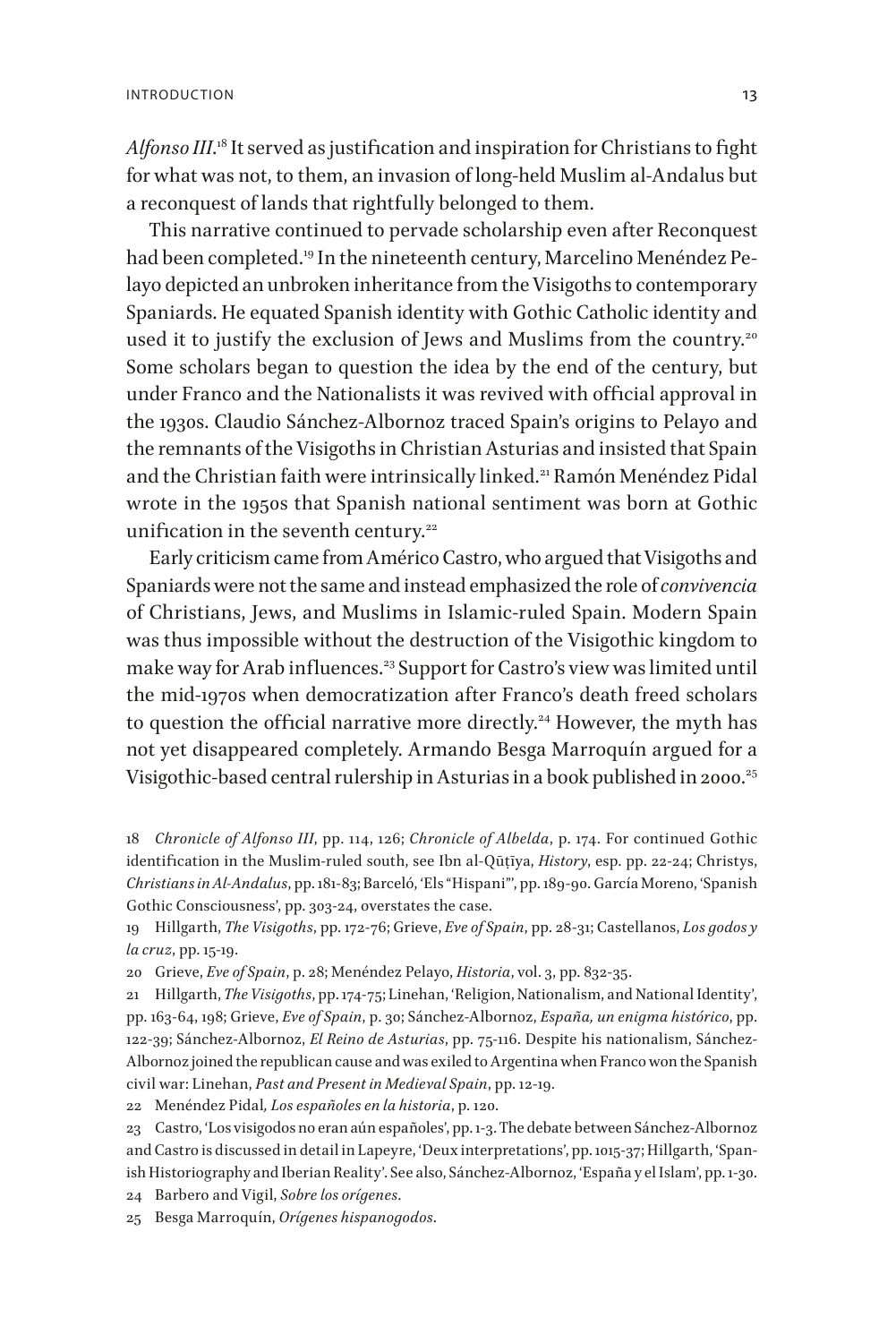In central Europe, the essentialist view also reached its peak under fascism. The Nazi concept of the pure, superior Aryan race stemmed directly from earlier nationalist constructions of ethnicity. In the 1930s, Otto Höfler promoted the ideas of Germanic sacral kingship as a way to view the contemporary German Reich without resorting to analogies to imperial Rome, and Karl Theodor Strasser portrayed successive waves of naturally adventurous, migrating 'Germans' reinvigorating a geriatric, stagnant Roman Empire with strong German blood, as Herder had done a century and a half earlier. This *Volksgeschichte* imagined peoples as organic units, both homogeneous and unchanged over time. It also appealed to German speakers who lived outside the redrawn borders of post-World War I Germany as a way to see themselves as still part of a wider German community.<sup>26</sup> Archaeologists' theories of 'ethnic ascription' – that is, the assumption that material finds correlated directly with specific peoples migrating into or historically settled in a region – also bolstered German nationalist ambitions. German archaeologists in the 1930s and 1940s drew on the technique developed by Gustav Kossinna in 1910 to justify the identification of burials and artefacts as 'Germanic' and mark wide swaths of Europe as historically Germansettled.<sup>27</sup> Row-grave cemeteries, being different in nature from the typical Roman style of burial, served to 'prove' migration of Germanic-speaking peoples into northern Gaul and Spain.28 SS leader Heinrich Himmler was particularly interested in Germanic antiquity and incorporated much of these scholars' work into plans for German expansion.<sup>29</sup> The map for 'reconquest' of territories supposedly settled by early medieval 'Germans' was based on these scholars' interpretations of the texts and archaeological record, and the persecution of Jews and others by 'race' was in part justified by the narrative of German racial superiority these scholars helped bolster with their studies.

27 Kossinna, *Die Herkunft der Germanen*; Curta, 'From Kossinna to Bromley'; Fehr, 'Volkstum as Paradigm', esp. p. 184; Härke, 'Archaeologists and Migrations', esp. pp. 267-68. Archaeologists have generally been slower to move past ethnic ascription than historians have moved beyond essentialism. For recent examples, see Bierbrauer, 'Zur ethnischen Interpretation'; Bierbrauer, 'Archäologie und Geschichte'; Kazanski, 'The Ostrogoths'; Kazanski, *Les Goths*; Brogiolo, 'Towns, Forts, and the Countryside'.

28 Fehr 'Volkstum as Paradigm', pp. 184-97; Halsall, 'Reihengräberzivilisation'.

29 Härke, 'All Quiet on the Western Front?', pp. 205-6; Wood, 'National Identities', p. 77.

<sup>26</sup> Höfler, *Kultische Geheimbünde*; Höfler, 'Das germanische Kontinuitätsproblem', pp. 1-26; Wood, 'National Identities', pp. 76-77; Herder, *Outlines of a Philosophy*, p. 421; Murray, 'Reinhard Wenskus', pp. 39-68; Fehr, 'Volkstum as Paradigm', p. 182. Even Engels, *Origin of the Family*, pp. 186-87, 192, portrayed the Germans as rescuing Rome.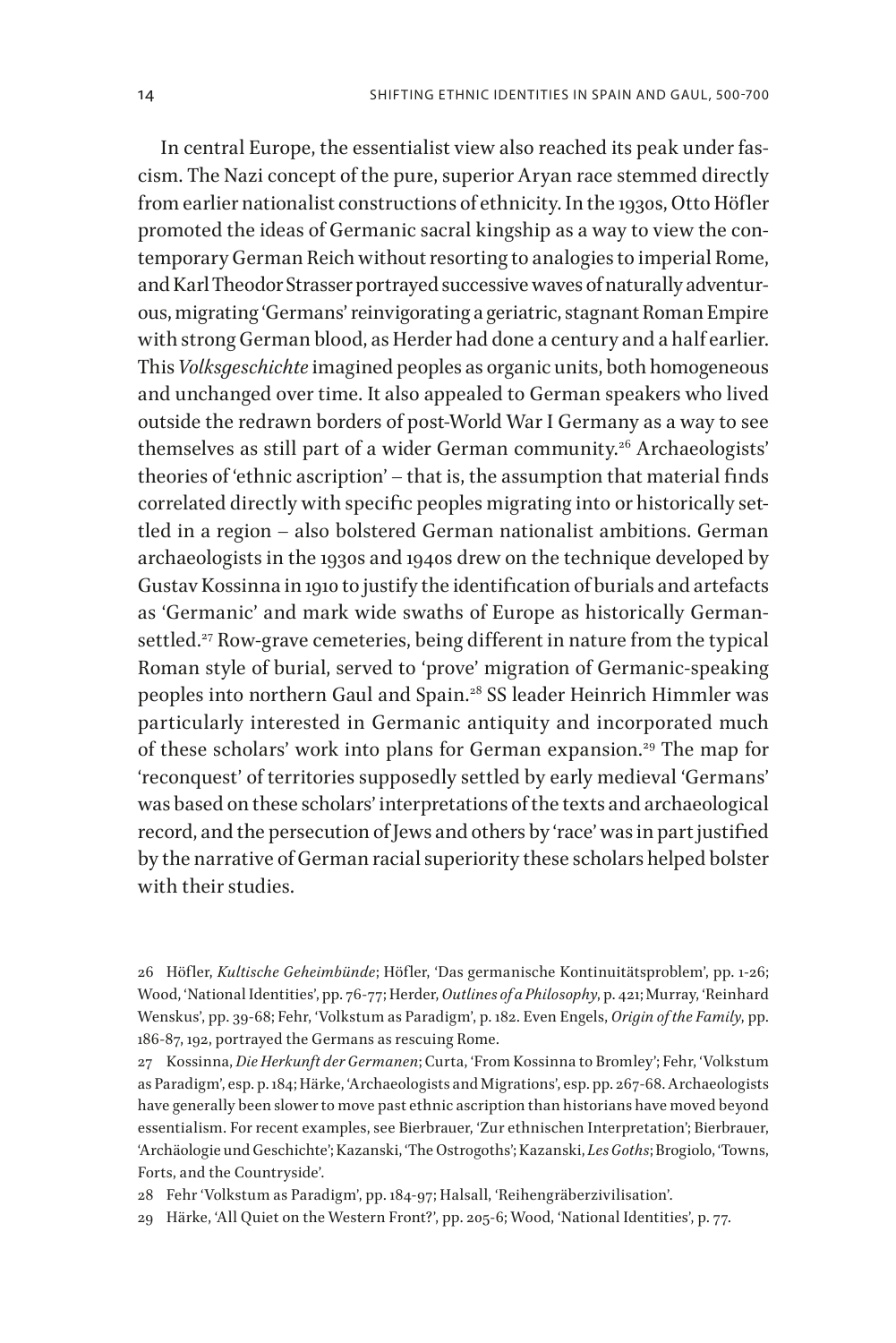All of these nationalist visions looked to the early Middle Ages for the origins of their nation-states and equated modern peoples with historical counterparts. Thus the Germans could claim rights to much of Europe on the basis that they were the direct descendants of ancient speakers of Germanic languages and their rightful heirs to the territory these ancestors had inhabited. They used an essentialist model of identity that argued for some 'natural' biological component that could be passed down over generations without change – despite the millennium and a half of evolving culture, language, and interactions – to legitimize their cleansing of impure genes from the population of this 'rightfully German' territory. Christian Spaniards could assert their right to dominate the Iberian peninsula and exclude both religious minorities and separatist movements by Basques and others based on the idea that their Visigothic 'ancestors' were divinely ordained to rule Iberia. The French could imagine their resistance against German occupation as descendants of ancient Gallo-Romans defending their lands against a new barbarian takeover.<sup>30</sup>

After World War II, the prevailing nationalist conception of ethnic identities fell rapidly into disfavour. Given the horrors perpetrated under the nationalist/essentialist paradigm, it comes as no surprise that the war prompted historians, social scientists, and archaeologists to find less racially-oriented ways of evaluating and discussing the subject of ethnicity – and that debates on the topic can sometimes become contentious and personal.<sup>31</sup> Among the most influential initial approaches among early medievalists was 'ethnogenesis' theory, promoted in different ways by Reinhard Wenskus and Herwig Wolfram. This approach argues that all identities are created and that examining the origin stories and 'kernels of tradition (*Traditionskerne*)' around which they coalesced would allow historians to study ethnic and other groups as formed by social processes, not as eternal and never-changing. Wenskus and Wolfram thus defined a 'people' by cultural markers rather than bloodlines.<sup>32</sup>

<sup>30</sup> For examples of French reactions to German invasion in World War II, see Piganiol, *L'empire chrétien*, pp. 465-56; Courcelle, *Histoire littéraire*, p. 255; Loyen, 'Résistants et collaborateurs', pp. 437-50. Also, Wood, 'National Identities', pp. 78-79; Ward-Perkins, *The Fall of Rome*, pp. 173-74; Goffart, *Barbarian Tides*, p. 231.

<sup>31</sup> For a good overview, see Halsall, *Barbarian Migrations*, pp. 14-19. On rare occasions, older views were defended as containing still-useful elements, such as in Chadwick, *Nationalities of Europe*, pp. 50-90.

<sup>32</sup> Wenskus, *Stammesbildung und Verfassung*; Wolfram, *The Roman Empire and Its Germanic Peoples*; Wolfram, *History of the Goths*; Wolfram, '"Origo et religio"', pp. 19-38; Wolfram, 'Auf der Suche nach der Ursprüngen', pp. 11-22; Wolfram, 'How Many Peoples are in a People?'; Murray,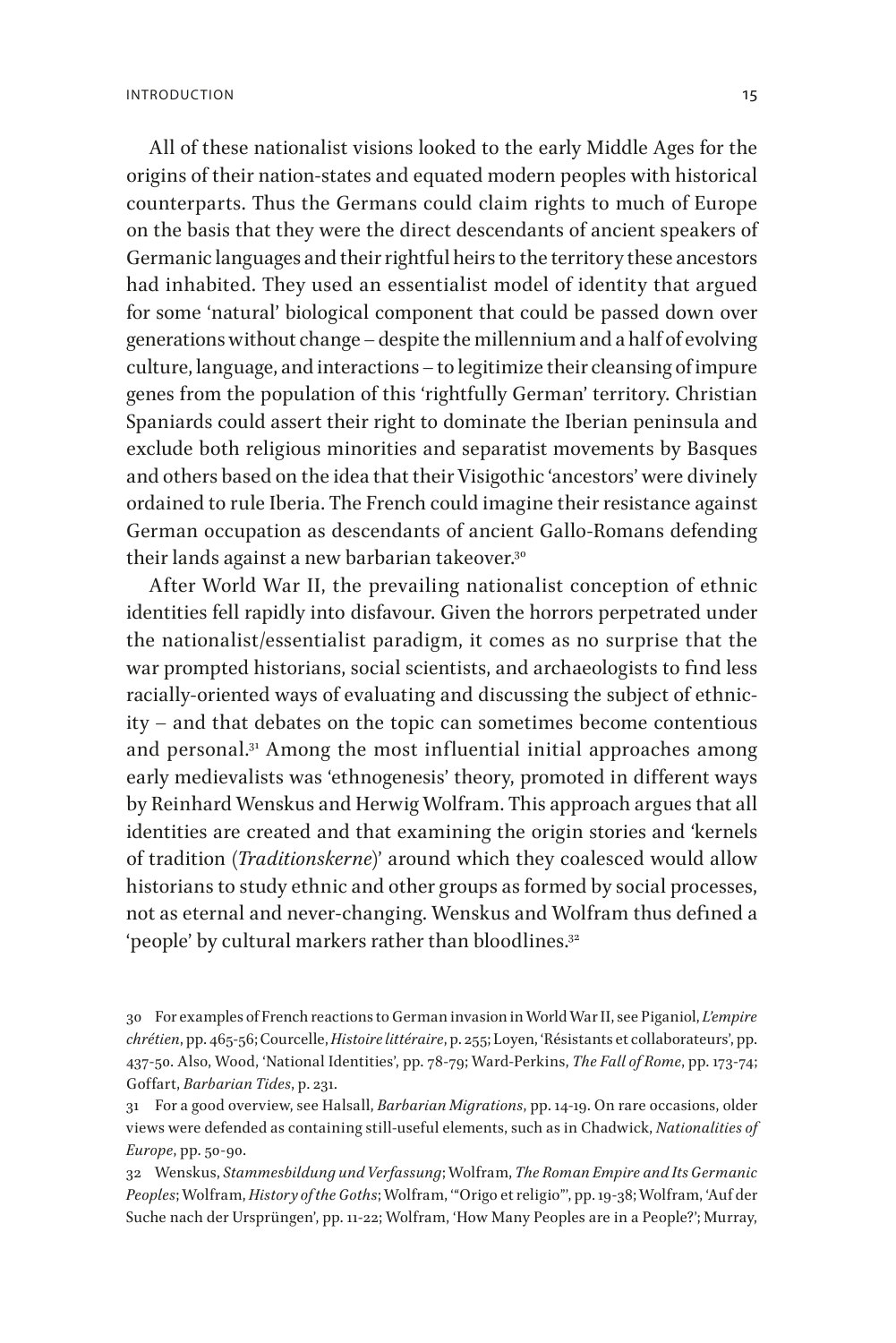Walter Pohl, once a student of Wolfram at the University of Vienna, began with this focus on a belief in common origins but moved beyond the single 'kernel of traditions' model to a wider model of varied perceptions, circumstances, and modes of identification.33 Underlying his model are methodological tools and concepts drawn from sociology, anthropology, and literary theory – such as Benedict Anderson's 'imagined communities' and Fredrick Barth and T.H. Eriksen's description of ethnicity as a 'social construct'. These assert that ethnic or national identities are not objective, biological phenomena but instead are tools used within a social context to make sense of society, reducing some of the complexities so that peoples can be categorized along neat boundaries.34 Patrick Geary has added to the model the idea of the 'situational construct', which explains seemingly conflicting information about identities that appear in primary sources as reflecting an ability to claim different identities in different circumstances.35 For him, the Alamanni, the Goths, and other groups were social constructions which occurred in specific situations for specific purposes. These identities were thus capable of constant transformation as circumstances changed.<sup>36</sup>

From an archaeological standpoint, Siân Jones, among others, introduced new ways to consider ethnicity that do not rely on an unprovable correlation of 'culture provinces' to ethnic groups. Like the historians above, Jones sees ethnic identity as based on a shared culture or common descent – whether real or just assumed. She therefore focuses on what the archaeological record reveals about culture and social relationships as a way to understand how they shaped people's conceptions of themselves. Cultural and material elements of a group identity would be negotiated like any other aspect in different ways according to context.37 Along the same lines, Florin Curta's work has been highly influential for both archaeology and history. Curta argues that we can see traces of social practice, which may or may not relate to group identification, and can learn from them about the ways people chose to portray themselves within various social constructions,

34 Anderson, *Imagined Communities*; Barth (ed.), *Ethnic Groups and Boundaries*; Eriksen, *Ethnicity and Nationalism*, pp. 10-12, 18, 47, 60.

35 Geary, 'Situational Construct'.

36 Geary, 'Barbarians and Ethnicity', esp. pp. 108-10.

<sup>&#</sup>x27;Reinhard Wenskus'; Wood, *Modern Origins*, pp. 299-301, 313. For the ancient world, Hall, *Ethnic Identity in Greek Antiquity*, and *Hellenicity* follow a similar model.

<sup>33</sup> Pohl, 'Telling the Difference', pp. 122-3; Pohl, 'Response', pp. 221-40; Pohl, 'Conceptions', esp. pp. 16-17, 21-22.

<sup>37</sup> Jones, *Archaeology of Ethnicity*, esp. pp. 82-110, 130-31. See also Brather, 'Ethnic Identities as Constructions'; Halsall, 'Ethnicity and Early Medieval Cemeteries'; Halsall, *Cemeteries and Society*; Effros, *Merovingian Mortuary Archaeology*.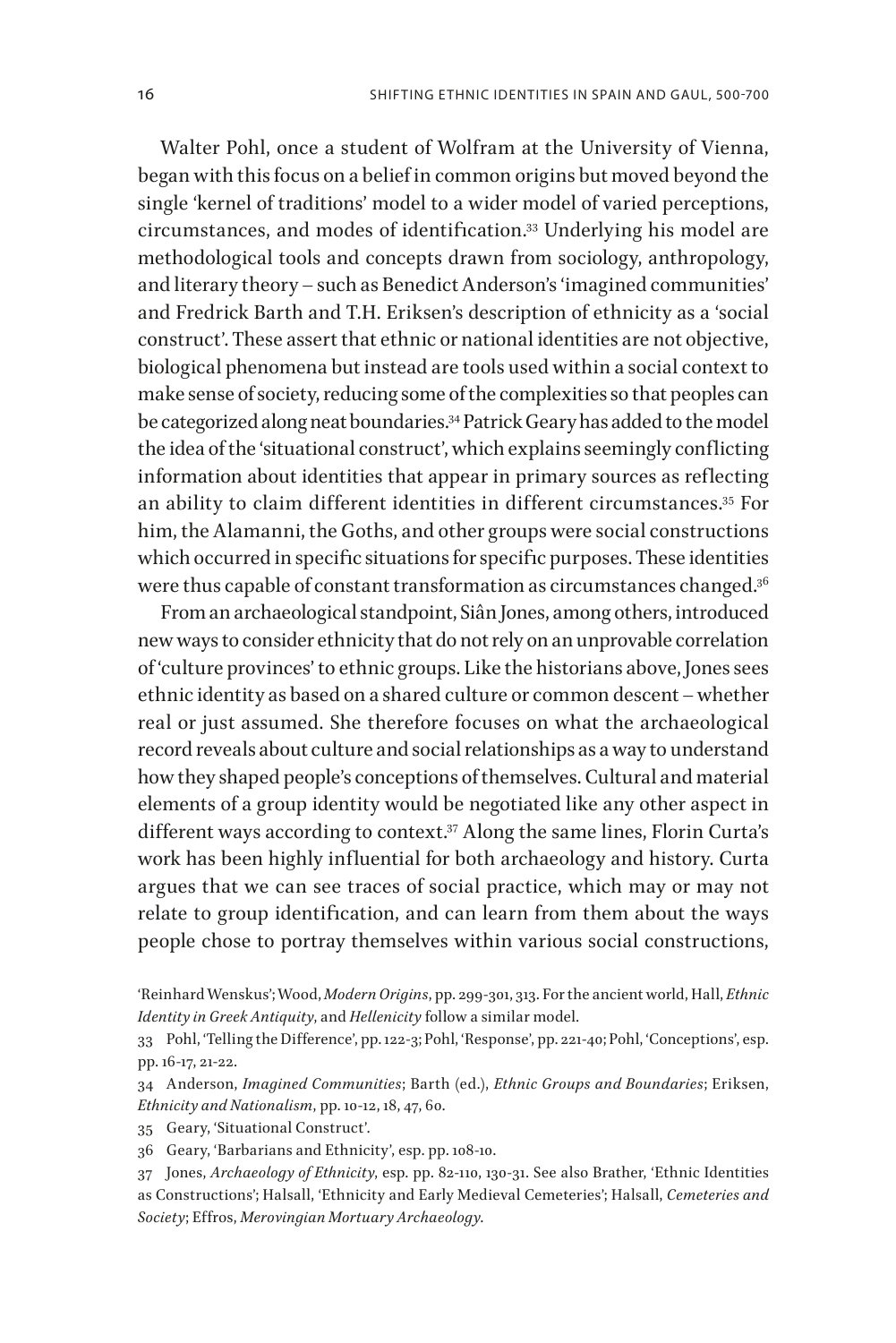including ethnic ones.38 His in-depth study of the Slavs demonstrates the construction of a people through contact with and labelling by Byzantine outsiders, drawing on pre-existing cultural traits.39 In Iberia, there has been an increase in well-documented excavations in the past decade that have added to our understanding of cultural changes within the peninsula. While some tentatively associate these changes with the arrival of Visigoths and their cultural influence, the focus is increasingly on culture and strategic choices of identification rather than biology.40

However, not everyone has agreed with these new historical and archaeological models. The most notable critiques of the 'Vienna school' have come from Walter Goffart and his former students at the University of Toronto. Goffart has criticized Wolfram especially as being too 'Germanist' and, like Pirenne, has continually sought in his work to minimize the significance of Germanic incomers on the Roman world.41 He is famous for his theory of accommodation, which states that tribal settlers within Roman territory were not invaders but guests entering on Roman terms.<sup>42</sup> However, in an article from 2008, he removed the legacy of Germanic or barbarian tribes entirely, arguing that because the barbarians settled in Roman provinces and adopted Roman ways at the empire's encouragement, these peoples ceased to be barbarians and became Roman. Thus the successors to the Roman Empire were not Germanic barbarians but Romans, and through them Roman civilization fathered the early medieval kingdoms 'without interruption'.43 In his 2006 *Barbarian Tides*, Goffart states that his central concern is to 'liberate barbarian history from the German nationalism that has suffused it ever since the sixteenth century', a goal which he accomplishes in part by using the term 'barbarian' rather than 'Germanic', thus including tribes which were not Germanic-speaking.

42 Goffart, *Barbarians and Romans*.

<sup>38</sup> Curta, 'Remarks', pp. 162, 165-67, 178-81, 184-85; Curta, 'Review of Sebastian Brather, Ethnische Interpretationen', p. 91; Curta, 'From Kossinna to Bromley'.

<sup>39</sup> Curta, *Making of the Slavs*. See also his critiques of ethnic ascription in Curta, 'From Kossinna to Bromley'. Walter Pohl has made similar inroads with the Avars: Pohl, 'A Non-Roman Empire'. 40 Most recently, see the contributions to Quirós Castillo and Castellanos (eds.), *Identidad y etnicidad en Hispania*.

<sup>41</sup> Goffart was born to a Belgian diplomat and fled Europe ahead of Nazi occupation. As Ian Wood has noted, the parallel between his experience and Pirenne's is striking, though it is of course hard to know to what degree Goffart's Belgian heritage and childhood experiences have influenced his scholarship. Murray, 'Introduction: Walter André Goffart', pp. 3-7; Wood, *Modern Origins*, p. 314.

<sup>43</sup> Goffart, 'Rome's Final Conquest', p. 860.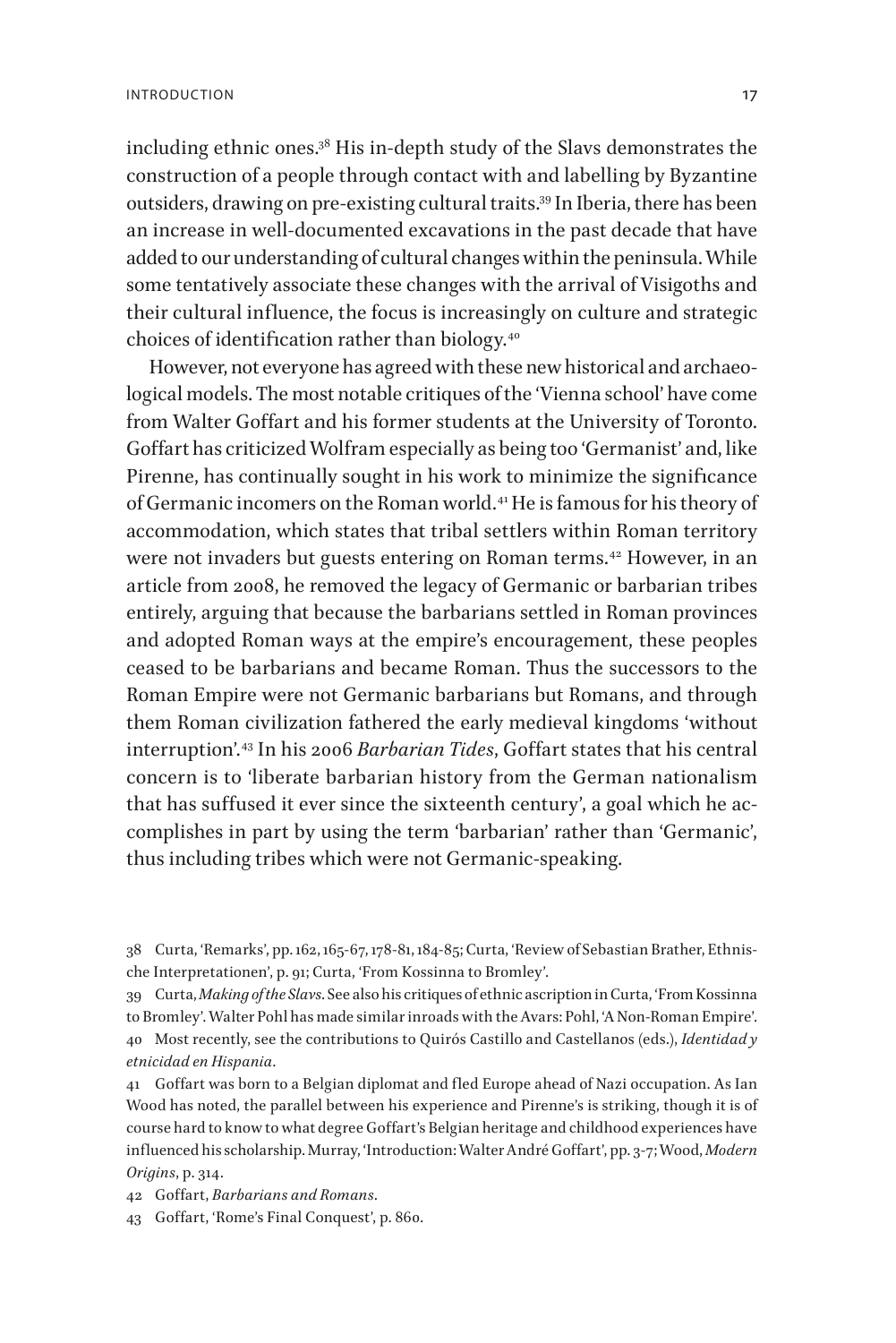Alexander C. Murray follows his mentor's lead in specifically attacking the concept of *Traditionskern* and the Vienna school, which he sees as both employing bad evidence and, in recent years, reviving ideas of biological kinship which Wenskus had rejected. He (rightly) challenges the existence of source evidence for the use of origin legends as kernels of tradition, and also (less correctly) views the concept of the situational or social construct as 'arbitrary' and merely a way to force contradictory evidence into the Vienna model.44 Andrew Gillett highlights selective source use by early supporters of *Traditionskern* theories, particularly regarding royal titles. While literary histories employ ethnic titles like 'king of the Goths', fifthand sixth-century official royal documents do not, leading Gillett to caution against seeing such titles as official bearers of tradition and accepting them without first interrogating the source.<sup>45</sup> The situational construct approach has also been rejected generally as going too far to a nihilist extreme; identity becomes meaningless and arbitrary if it is 'so evanescent as to be a will-o-the-wisp', allowing a person to choose to be a Roman one day and a Goth the next however he wished.<sup>46</sup>

Many of these are reasonable and valid critiques. Early work by Wenskus and Wolfram did indeed make a number of assumptions that do not stand up under scrutiny.<sup>47</sup> In addition, some more recent work, like that of Peter Heather, claims to support the idea of social construction while continuing to rely on elements of a biological paradigm.<sup>48</sup> Other criticisms, though, descend into polemic.49 The most stark of these is Murray's superfluous mention of Otto Höfler and his Nazi patron Heinrich Himmler in an article about Wenskus, which seems to exist only to encourage the reader to associate Wenskus and his followers with the stain of their

44 Murray, 'Reinhard Wenskus'.

45 Gillett, 'Was Ethnicity Politicized?', pp. 85-122; Gillett, 'Ethnogenesis: A Contested Model', pp. 241-60; Gillett, 'Introduction'. A student of Wolfram has now done a study of Vandal titles that is far more discerning: Steinacher, 'Who is the Barbarian?'

46 Quotation from Kulikowski, 'Nation versus Army', p. 74. See also Murray, 'Reinhard Wenskus', p. 58.

47 Halsall, *Barbarian Migrations*, pp. 457-62; Pohl, 'Response', pp. 224-25.

48 For example, as noted by Kulikowski, 'Nation versus Army', pp. 72-73: Heather, 'The Huns'; Heather, *The Goths*, p. 6; Heather, 'Disappearing and Reappearing Tribes'; Heather, 'The Creation of the Visigoths', p. 84.

49 For evaluations of the tone of these critiques, see Curta, 'Remarks', p. 160; Wood, 'National Identities', p. 79; Wood, *Modern Origins*, p. 314; Halsall, *Barbarian Migrations*, pp. 17-18; Pohl, 'Response', pp. 222, 239; Noble, *From Roman Provinces*, p. 91; Cusack, 'Review of Andrew Gillett (ed.), *On Barbarian Identity*', pp. 228-29; Heather, 'Ethnicity', pp. 33-36. Wolfram, *Gotische Studien*, p. 11.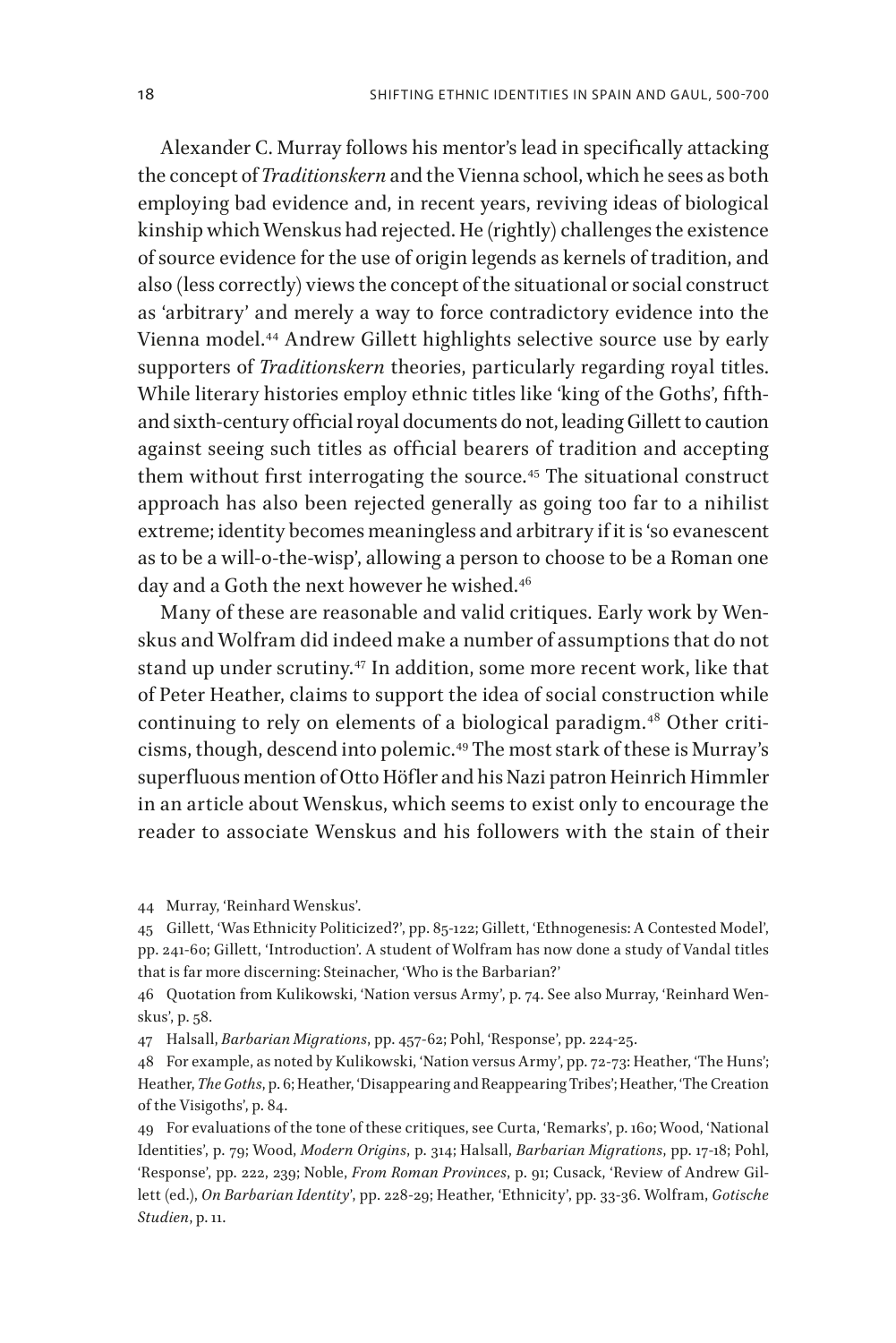nationalism.50 Some of these criticisms, though, are simply mistaken. As both Walter Pohl and Ian Wood have noted, the specific elements used to dismiss the work of those associated with the Vienna school is extremely dated. The field has moved on, and few of those writing today can be said to represent the same ethnogenesis theory of 40 years ago.<sup>51</sup>

The intent of social constructionists is also misunderstood, in part because early presentations of the theory, at least in English, were unclear. Proponents do not view social construction as arbitrary and infinitely flexible, but as operating within the limits available within one's society.<sup>52</sup> A pale-skinned, blonde American could not legitimately claim African-American identity and be accepted as such by others, for example, but someone with one African-American and one Caucasian parent whose skin and hair colour lay between the two extremes could *potentially* claim either identity depending on the circumstance. Also essential for understanding the situational construct is the fact that no individual need be identified in only one way. There are multiple forms or modes of identification – ethnic, religious, political, gender, citizenship, linguistic – and a person could be labelled according to any or all of these categories. We should consider a person's identity multidimensional, layered, and a composite of various aspects, not flat and static.53 Within any given aspect of one's identity there are also layers. Christians can be subdivided into Catholics, Protestants, Lutherans, fundamentalists, and evangelists among others. A Charlestonian is also a South Carolinian, a Southerner, and an American. Some of these layers or modes of identification matter more in a given place, time, or circumstance than others, and the ways people choose to claim (or not claim) an affiliation may depend on this salience. Terms like American or Christian or Roman could also shift in meaning over time, or refer to more than one of these forms or layers at a time.54 Thus the same person being referred to as a Goth and a Roman in the early medieval sources is

52 Reimitz, *Frankish Identity*, p. 5; Geary, 'Situational Construct'; Pohl, 'Response', p. 238.

<sup>50</sup> Cusack, 'Review of Andrew Gillett (ed.), *On Barbarian Identity*', p. 228; Murray, 'Reinhard Wenskus', pp. 55-57. See also Goffart, *Barbarian Tides*, pp. 51-52; Goffart, 'Impinge', p. 31; Goffart, 'Two Notes'; Wood, 'National Identities', p. 79.

<sup>51</sup> Pohl, 'Response'; Wood, *Modern Origins*, p. 314; Romeny, 'Syriac Orthodox Christians', p. 187; Pohl, 'Introduction: Ethnicity, Religion, and Empire', p. 4.

<sup>53</sup> Pohl, 'Introduction – Strategies of Identification', pp. 4, 50; Halsall, *Barbarian Migrations*, pp. 38-39, 473-74; Worchel, 'A Multidimensional Model', esp. pp. 15, 17-18, 32.

<sup>54</sup> For discussion of this concept using the example of Roman identity, see Pohl, 'Romanness: A Multiple Identity and its Changes', pp. 406-07, 414-16; Pohl, 'Introduction – Strategies of Identification', pp. 23-24; Pohl, 'Christian and Barbarian Identities', pp. 27-34; Pohl, 'Introduction: Ethnicity, Religion, and Empire', pp. 7-8.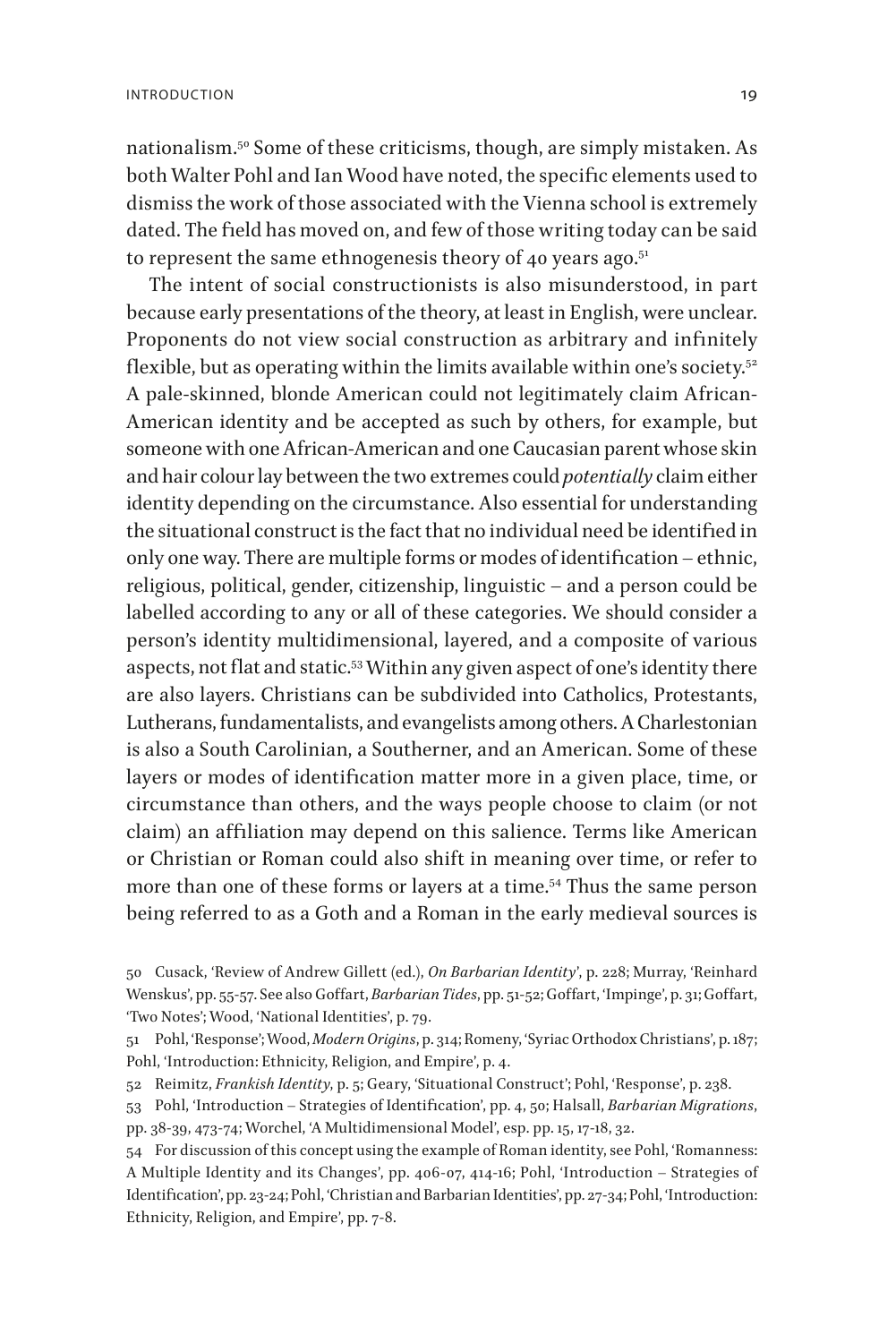not necessarily a contradiction; it is more likely to be a reflection of the varied possible meanings or layers each term could have, the salience of each aspect fluctuating over time, and the ability of that individual to claim each in different ways or in different situations.

The interests of Pohl and of others who draw on his methods (myself included) have moved beyond the early *Traditionskern* model to concentrate more on the processes that underlie ethnic and other forms of identification and the ways these continually transformed group identities.<sup>55</sup> Recent projects have asked how various 'visions of community' were created and reinforced by drawing on available resources from the past for use in the present, and which sorts of visions were deemed most useful for which purposes. Some scholars have made important contributions to our understanding of these visions by examining the Biblical, patristic, and early historiographical sources that authors drew on to tell new stories about who the 'Franks' or the 'Christian people' were.<sup>56</sup> Some have focused in on strategies of identification or distinction that helped people feel a sense of commonality that could strengthen a particular identity or add new nuances to it.57 Some specifically analyse the repertoires or discourses that determined the limits within which the navigation of a changing social landscape could occur, and the degree of room for manoeuvre (or *Spielräume*, as Helmut Reimitz puts it) afforded as both circumstances and identities shifted.58 Overall, practitioners of this method, which is fast becoming the new standard, concern themselves with perception and the mechanisms of social change – and identification's role in that process.

The use of the term 'ethnic' and the concept of ethnicity to describe identities like Frank, Goth, and Roman has also developed since Wenskus' time. These are particularly controversial because of the wide variety of ways scholars across disciplines have used them. Again, the stereotypical and popular image of ethnicity is linked to biology, envisioning Germanness or Gothicness as inherent in the blood and an unchangeable attribute from

56 Wood, *Politics of Identity*; Reimitz, *Frankish Identity*; Heydemann, 'Biblical Israel'.

57 Pohl and Heydemann (eds.), *Strategies of Identification*, and underlying it and developing the idea in slightly different ways, the earlier Pohl and Reimitz (eds.), *Strategies of Distinction*. 58 Pohl, 'Introduction – Strategies of Identification'; Reimitz, *Frankish Identity*; Heydemann,

'Biblical Israel'; Maskarinec, 'Who Were the Romans?'.

<sup>55</sup> For explanations and examples of this methodology, see the recent special issue of *Early Medieval Europe* on 'Being Roman After Rome': 22, no. 4 (2014); the volumes stemming from major international projects led and co-edited by Pohl: *Visions of Community*, *Strategies of Identification*, and *Post-Roman Transitions*; Gantner, McKitterick, and Meeder (eds.), *Resources of the Past*; Reimitz, *Frankish Identity*.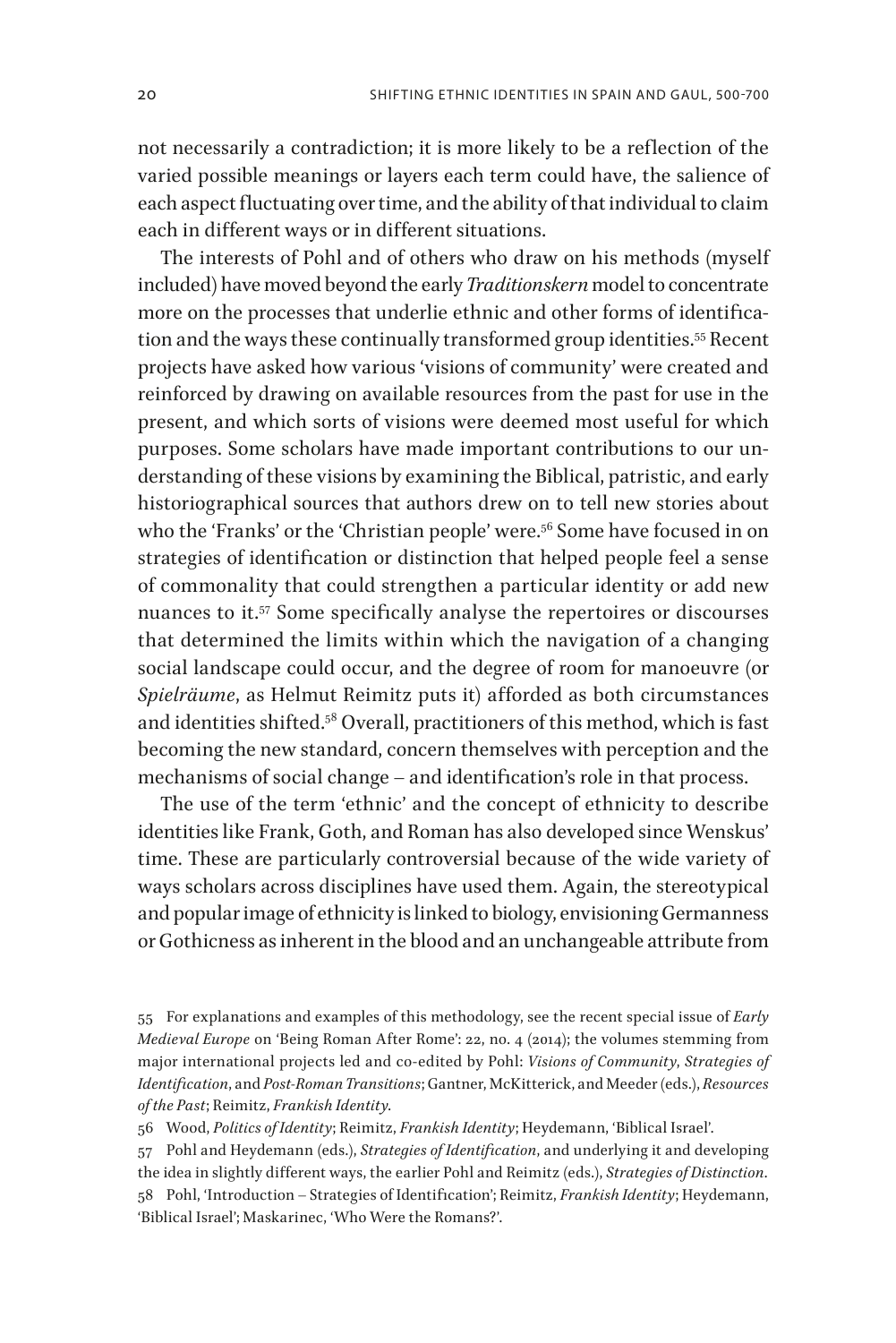birth. This is manifestly untrue, but that does not change the fact that people both in the distant past and today have used the concept to shape their visions of how society is structured and to assign identities to groups and individuals. Fredegar's descriptions of Francia as containing many different peoples, including Franks, Romans, Burgundians, and Saxons, exist regardless of our ability to easily label and understand these ways of thinking about the social landscape.

Walter Pohl has recently written an excellent explanation of the problems inherent in writing about ethnicity on a scholarly level, and of his best practice for attempting to explain ethnic visions of community despite the difficulties, which is the most workable existing model.<sup>59</sup> Pohl defines ethnic identity as 'a relational mode of social organization among a number of distinctive groups, which are perceived as being constituted by an ingrained common nature'. Ethnicity, then, is this way of imagining and organizing the world, as well as the discourse that gives meaning to it.<sup>60</sup> That is, people talk about German and French identity, or Gothic and Roman identity, *as if* they were inherent in a person's genes, even though modern science and social science shows they are not. In order to understand how people who thought in this ethnic manner understood their social landscape – how, despite the apparent paradox, the reality of social construction could coexist with the idea of permanence in people's minds and affect their interactions with each other – we must acknowledge that ethnicity and ethnic discourse could be 'real' and 'natural' phenomena in people's minds.

To do this, Pohl has moved away from looking for the 'ideal types' – defined by a list of necessary criteria to quantify what 'counted' as an ethnic identity through which Franks could distinguish themselves from Romans and other peoples – to instead focus on perception. $61$  When did people in the early Middle Ages choose to use ethnic discourse as opposed to other ways of imagining and discussing their society? How did they do so, and for what purposes? What use was ethnicity as a strategy of identification compared with other ways people could identify themselves and others? How did authors use ethnic visions of community (that is, visions of multiple

59 Pohl, 'Introduction – Strategies of Identification'. Among the sociological perspectives he draws on, perhaps the most helpful are Brubaker, *Ethnicity without Groups*; Jenkins, *Rethinking Ethnicity*. See also Banks, *Ethnicity: Anthropological Constructions*; Cornell and Hartmann, *Ethnicity and Race*; de Vos, 'Ethnic Pluralism'; Jenkins, *Social Identity*.

60 Pohl, 'Introduction – Strategies of Identification', p. 2.

61 Pohl attempted a criteria list in 'Telling the Difference', and Smith did so in *Ethnic Origins of Nations*, pp. 22-30. For his current stance, see Pohl, 'Introduction – Strategies of Identification', pp. 6-7.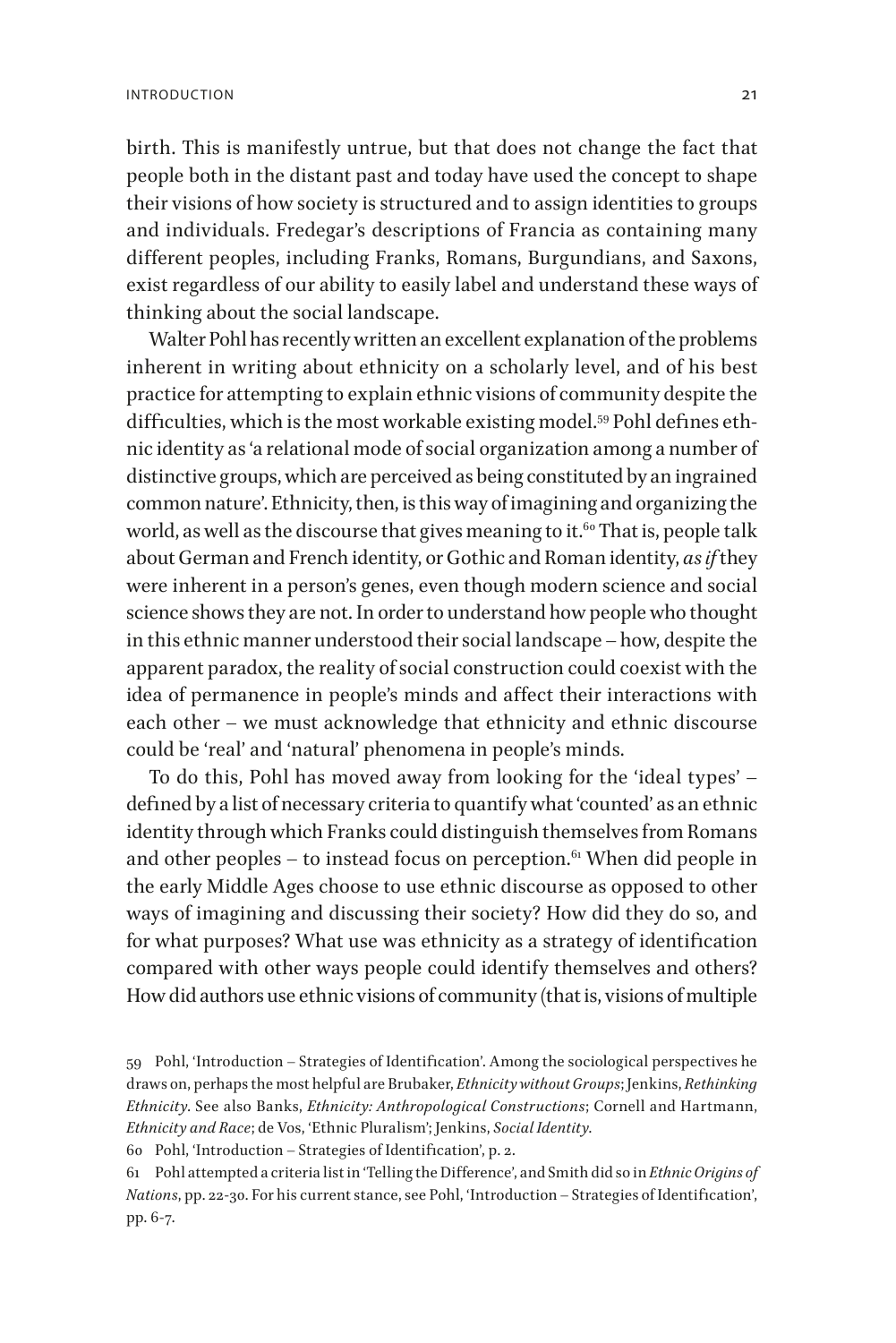<span id="page-22-0"></span>peoples who could be described with ethnonyms) in concert with political, religious, civic, regional, or other identities to both describe and shape their social landscape? Considering these questions is not slipping back into essentialism; it is assessing the ways our authors played on the *idea* of essentialism – or refrained from doing so – to specific effect. $62$ 

#### **Methodology**

In this book, I draw directly on this new Vienna methodology to understand the meanings of the ethnonyms Roman, Goth, and Frank in the Merovingian and Visigothic kingdoms of the sixth and seventh centuries, and the ways Romans negotiated their new social landscape – eventually losing their Roman identity in favour of the Gothic or Frankish identity of their rulers. As I will show, the essential mechanism behind this change depends greatly on the ability of these terms to be used in multiple ways in this period, especially with political, religious, and descent overtones. One could be a Goth or a Frank in a political sense as subjects of the 'kings of the Goths/ Franks', as officials serving in their government, or as soldiers fighting for their army. This aspect of a person's identity corresponded to their residence within a specific post-Roman kingdom and, as we shall see, would be most likely to appear in the written sources in international contexts, such as when two armies fought against each other or envoys were sent from one king to another. The most relevant identity to mention in these cases was the one that highlighted the king and kingdom on whose behalf they acted. In Visigothic Spain, one could also be Roman or Gothic by religion. Until 589, when the Visigoths converted from the Arian form of Christianity to the Catholic one, it was regularly assumed – and often true – that people born to Gothic families professed Arian Christianity, and those descended from former Roman citizens followed Catholic Christianity. After conversion, the ruling Visigoths deliberately tied their Gothic identity to their new Catholic faith instead, and so 'Gothic religion' came to indicate Catholicism rather than Arianism.63 We will also see that, in both Gaul and Spain, one could also be a Roman, Goth, or Frank by descent from ancestors who successfully claimed these identities.

All three of these aspects of identity – political, religious, and descent – could overlap, and the ways they did so can tell us a great deal about

<sup>62</sup> Reimitz, *Frankish Identity*, is the most sustained monographic account of this model.

<sup>63</sup> See below, Chapter 2.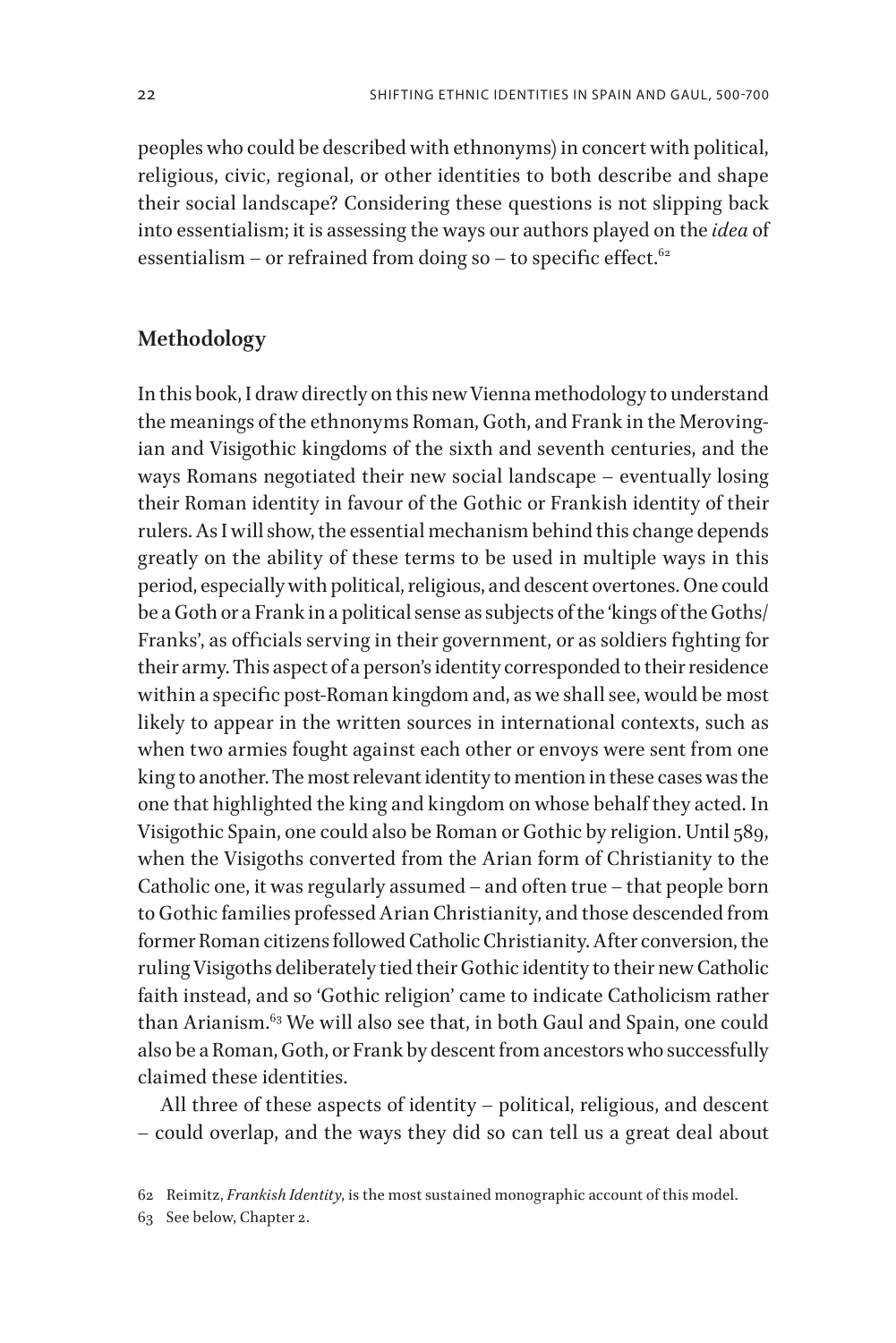shifting scripts of identity: that is, changes in the ways people thought and wrote about being Roman or Gothic or Frankish as they found themselves in new circumstances. Gregory of Tours, writing in sixth-century Gaul, could have claimed to be Roman by descent and Catholic by faith, a Frank politically as a loyal subject of Merovingian kings, and also a variety of other identities not associated with these ethnonyms: senatorial social status, residence of the city of Tours, and descent from a prominent religious family that provided many bishops and clergymen. He did not claim all of these explicitly, but they were all among the repertoire of possible choices he had to place himself within a contemporary social context. Gregory chose to emphasize those layers of his identity that mattered most to him and served his particular strategies when writing his *Histories* and accounts of saints' lives. These included numerous references to important family members emphasized for their status as senators, bishops, and good Catholics. In the process, he implied all these things about himself as well.<sup>64</sup> Other authors, like Venantius Fortunatus, made different choices within the same social landscape, accentuating noble social status and Romanness in many forms. Isidore of Seville was instrumental in shaping a vision of a unified Gothic Catholic Spain, in part by playing on the intersections of religious, political, and descent scripts of Gothicness.<sup>65</sup> Fredegar envisioned a diverse Frankish kingdom along ethnic lines – as comprised of multiple 'peoples' labelled with ethnonyms rather than other types of identifiers like Gregory's social status or city labels.<sup>66</sup> His strategy of identification thus allowed ethnic diversity to coexist with political unity by acknowledging that these affiliations were compatible rather than contradictory aspects of his contemporaries' identities. Individuals' identities were not monolithic but composite, not mutually exclusive but overlapping and interacting, and each of these authors provides a different lens through which to view these identities in context.

As historians, we have a glimpse into the social world of the past through the different types of descriptions authors left behind, and these descriptions bear the marks of their authors' motives, experiences, and identities – themselves marked by the society around them. By examining the choices each author made, historians can thus see beyond the authors themselves to the shifting meanings of these identities within their societies and the ways they and their contemporaries drew on these to negotiate their place

<sup>64</sup> See below, Chapter 4.

<sup>65</sup> See below, Chapter 5.

<sup>66</sup> See below, Chapter 6.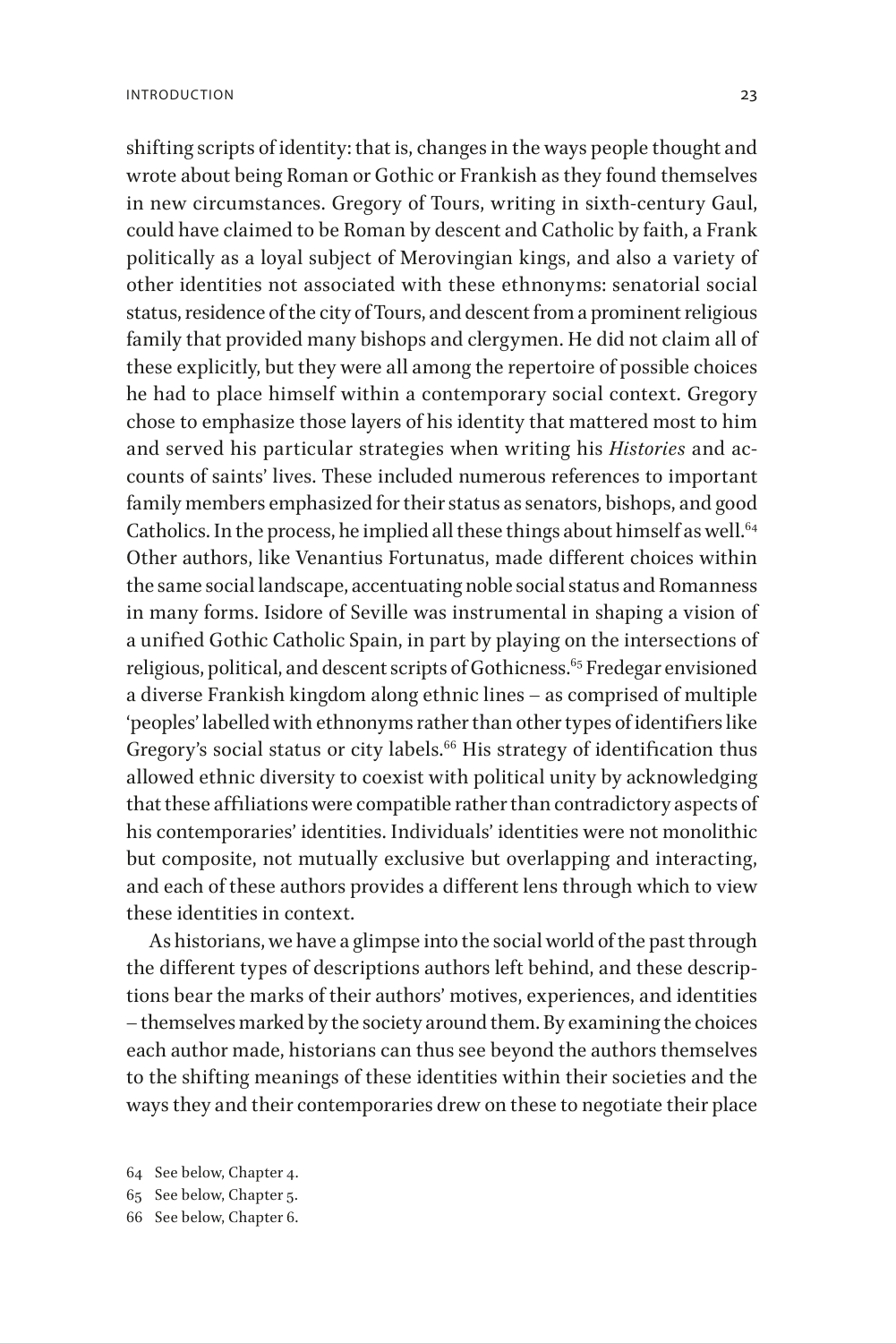<span id="page-24-0"></span>within a world that was rapidly changing. These authors provide hints as to which identities mattered most, how they were constructed, and what the consequences of their importance were in specific times and places. We will see in the chapters that follow that a decline in identification as Roman in Visigothic Iberia corresponds directly to an increase in political and religious aspects of Gothic identity. Hispano-Romans who came to feel Gothic through political loyalties and a common Catholic faith gradually ceased to connect with their Roman ancestry at all. In Merovingian Gaul, the dominance of classical ways of identifying people – such as by noble social status, city of residence, and well-known relatives – makes way by the mid-seventh century to an increase in individuals identified as Roman who now appear to be exceptions to an increasingly Frankish norm. Parallel to this development is, like in Spain, an increase in phrases that associate Frankishness with political affiliation – kings of the Franks, armies of the Franks, and 'the Franks' as a unit for collective action. Through an analysis of historical, hagiographical, and legal sources from both the Visigothic and Merovingian kingdoms, this study will trace the developments of these identity shifts and illuminate the reasons for differences in experience between the two kingdoms.

#### **Chapter Breakdown**

Part one of this book will address Iberia under Visigothic rule. Chapter one begins with the sixth century, which culminated in the conversion of the Goths to Catholicism. It demonstrates that the Visigothic kings Leovigild and Reccared intended to provide a common religious identity for Romans and Goths, both before and during the conversion. While an exact correlation of Goths with Arianism and Romans with Catholicism is too simplistic, as there were important exceptions who were Goths by birth and Catholic by faith (or Romans by birth and Arian by faith), the common assumption that descent and religious affiliations mapped precisely onto one another was an ideological barrier to kingdom-wide unity. It needed to be eliminated from the collective imagination before unity could progress. The idea was so integral to people's mindsets that John of Biclar's *Chronicle* ends with the story of the conversion as the culmination of the Goths' journey to salvation. He presents their conquest of the Iberian peninsula as an essential part of the unification that allowed the Goths to bring everyone within the region together in a harmonious, Catholic community. Isidore of Seville's *History of the Goths* also depicts the Visigoths as divinely ordained to unify the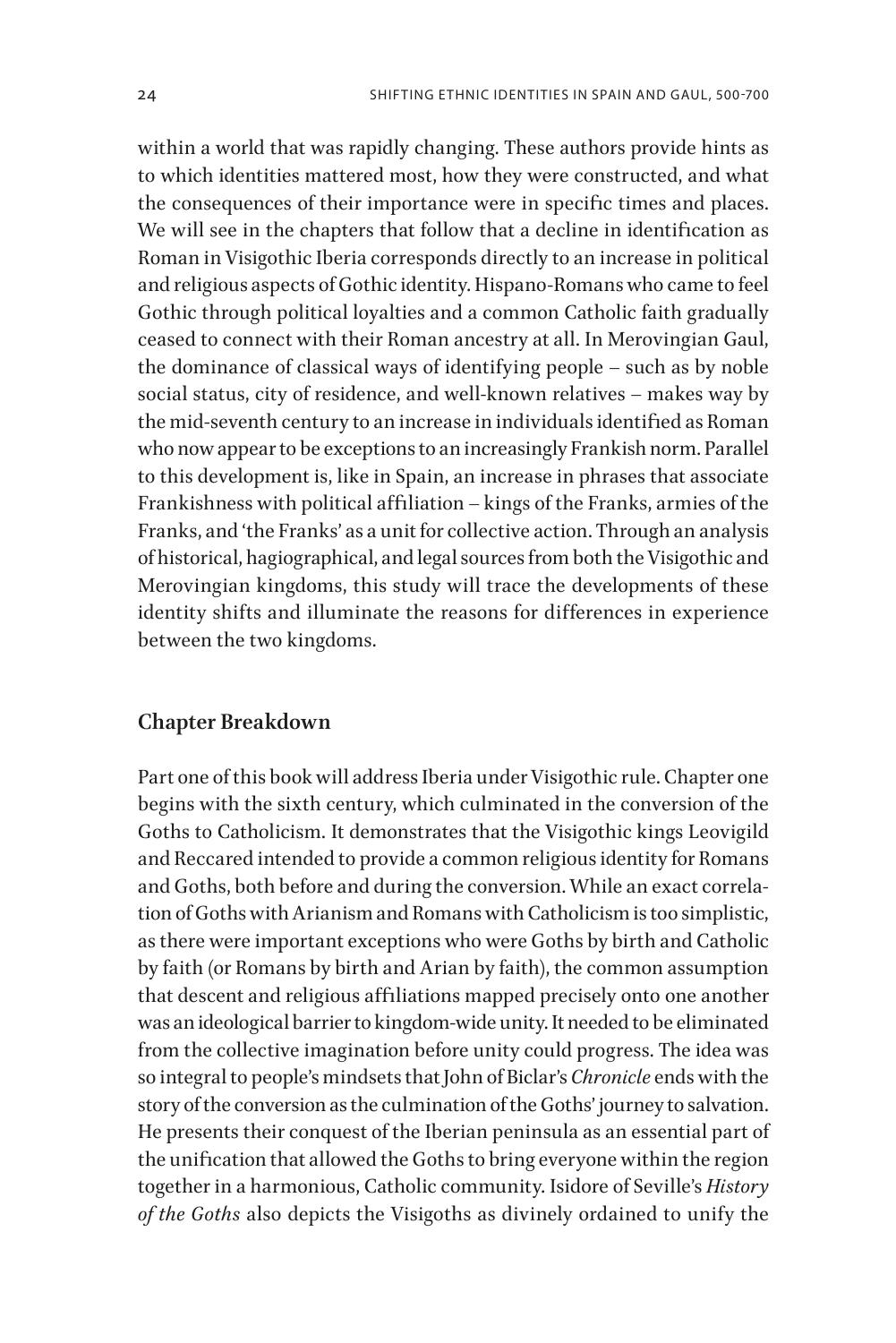peninsula, in part through their conversion. Records of the Third Church Council of Toledo – at which Reccared made the conversion official – are full of language linking the Gothic 'people' with Catholic orthodoxy, and showing explicit official intent to shape the social discourse to accommodate both Goths and Romans in a single community. Finally, in the *Lives of the Fathers of Mérida* – a source written in the 630s about events in the late sixth century – a Catholic Goth and a Catholic Roman are shown cooperating against a common Arian enemy, emphasizing that Iberia's divide should be along religious, not ethnic, lines.

Chapter two covers the early seventh century, the age of Isidore of Seville, following the adoption of Catholicism through a period of growing emphasis on Gothic Catholic strategies of identification. Isidore's own history of this period, and the Fourth Council of Toledo over which he presided, show active promotion of a Gothic identity based around Catholicism, and thus open to those of Roman descent. The subsequent Fifth and Sixth Councils of Toledo reiterate the common message that all loyal Catholic subjects were considered 'Goths' on both a religious and a political level. Chapter three illustrates the effectiveness of Isidore and his successors' vision of community by examining the language of the *Visigothic Code* of 654 and later secular and canon law. The *Code* formally eliminated Roman-Gothic differences, and soon after neither 'Roman' nor 'Goth' merit regular mention in either narrative or legal sources. This suggests that assimilation was so extensive that these identities no longer needed mentioning. Difference was viewed along other lines like political factions, or Christian versus Jew. Overall, in the Iberian peninsula under Visigothic rule, the opening of religious Gothicness to all Catholics made it easier for those of Roman descent to envision themselves as Goths on a political level and eventually for this Gothicness to supersede their Roman identity on all levels.

Part Two turns to sixth- and seventh-century Merovingian Gaul, where a similar phenomenon occurs, but with less thorough assimilation in a somewhat different environment. Chapter four examines the language of Gregory of Tours, the sixth-century historian and hagiographer. Gregory is well-known for not using the term 'Roman' to describe himself and contemporaries. This chapter will show that the reason for this is not that no one identified as Roman by his time, nor that using ethnonyms would interfere with his ability to promote strategies of Christian identification. Instead, the main reason is that the urban identities, family connections, and social status markers that mattered greatly in Roman times remained especially meaningful and salient forms of identity in his society. They were more useful identifiers for him within this environment, in most cases,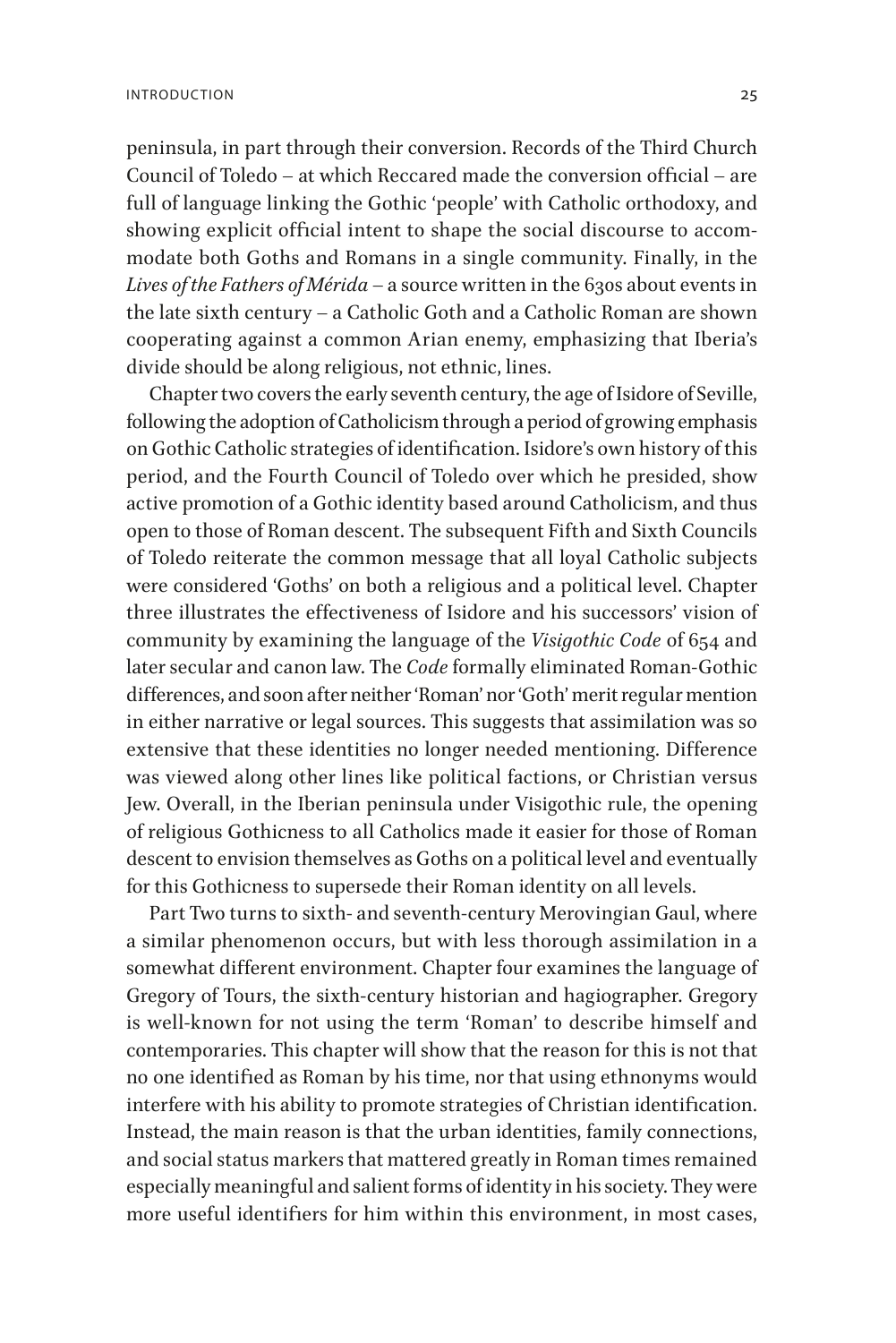than broader categories like Roman and Frank. Chapter five compares Gregory with his contemporary, the poet Venantius Fortunatus. Because Fortunatus did refer to some of his poetic subjects as Romans, his choice of terms illustrates the ways contemporaries negotiated identity shifts, especially the rising importance of descent as a way to identify as Roman. Fortunatus drew on literary resources from the Roman world to flatter, chastise, and eulogize his poetic subjects according to recognizable though slightly adapted scripts of identity.

Chapter six moves ahead to the seventh century and the *Chronicle* of Fredegar. This *Chronicle* uses Roman, Frank, and other ethnonyms frequently and includes many examples of political Frankishness that are mostly absent from Gregory and Fortunatus' work. Thus, it sheds light on the increasing adoption of Frankish identity, especially along political lines, which appears to have made Romanness an exception worth mentioning. Chapter seven considers the evidence of three hagiographical works that show that the language of the three major narrative sources can be considered representative of the period. The *Life* of Caesarius of Arles from the mid-sixth century reads much like Gregory's *Histories*. Locals of Roman descent are described by city of origin or residence, important or noteworthy relatives, and senatorial or other social status. Because Arles changed hands from the Visigoths to the Ostrogoths to the Franks during Caesarius' time, however, these peoples appear regularly in the narrative and are described by these ethnonyms, particularly with political nuances tying them to their roles as soldiers, officers, or envoys for the ruling kingdoms. Gaugeric of Cambrai's *Life*, written in the early seventh century, describes both a Roman and a Frank as possessing these identities 'by birth' and depicts a society in which these two peoples lived alongside one another, served in both church and secular offices together, and had begun to experience significant cultural overlaps. Finally, the *Life* of Eligius of Noyon from the later seventh century presents an image of a highly mixed society. Groups of soldiers and envoys include Romans, Franks, Burgundians, and even a Saxon. The author, like Fredegar, seems to assume that such intermixing is normal and that his audience will want to know the background – often specifically 'by birth' – of these individuals more than any other mode of identification he could use. Eligius himself is identified as a Roman, but only in a context in which it stands out as exceptional. Together these three saints' *vitae* confirm that ethnic forms of identification became more important in Gaul over the course of these two centuries and that Roman identity began to stand out as an anomaly and mentioned more often as one of a variety of peoples living harmoniously together under Frankish rule.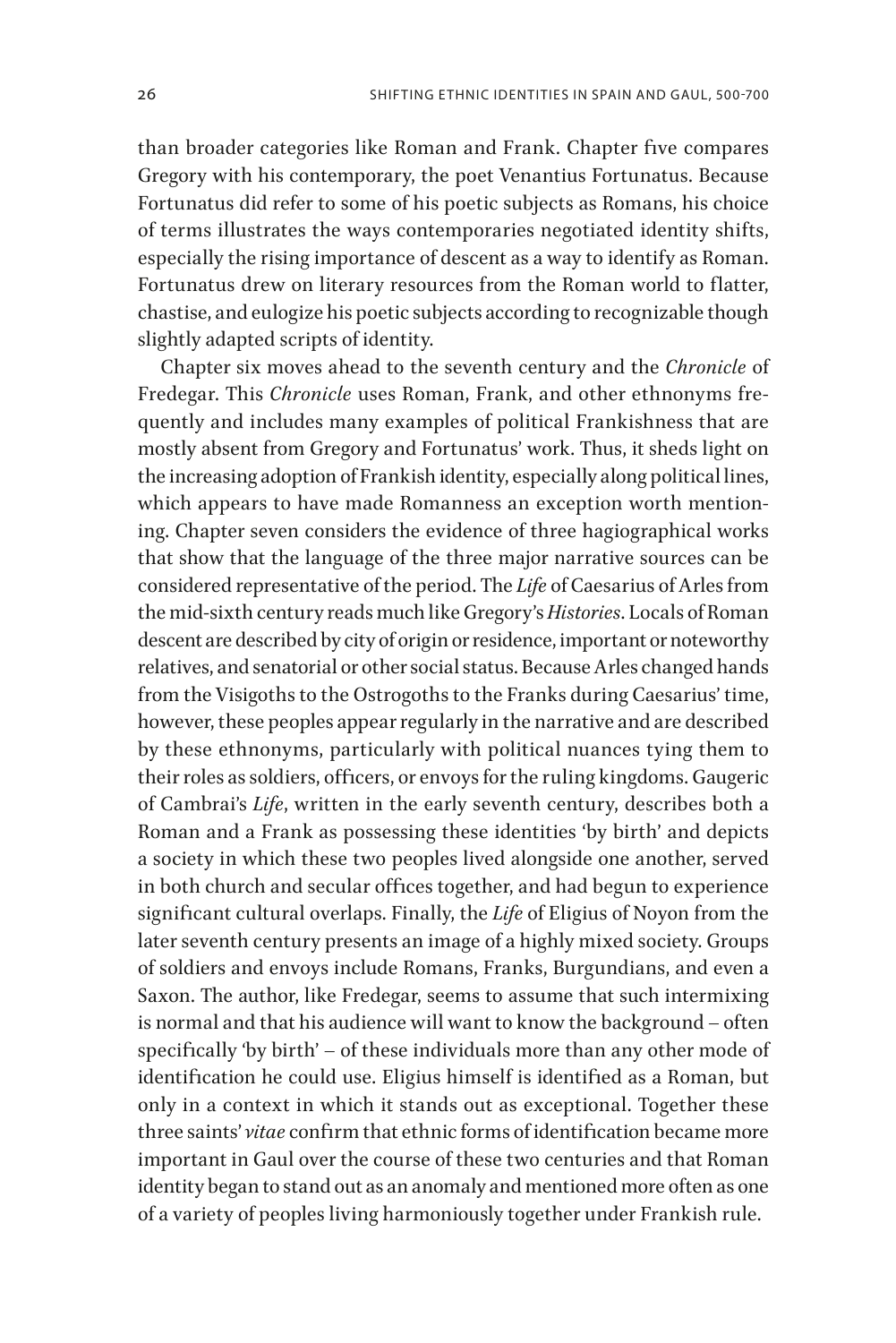<span id="page-27-0"></span>In comparing these two kingdoms that are usually studied in isolation, this study will highlight the commonalities of experience during the transition from a more Roman to a more medieval world. In the sixth century, authors like Gregory of Tours – whose society retained many Roman characteristics – saw themselves and others through a Roman lens, leading them to write about 'barbarians' and 'senators', eloquence and civility, and home cities and noble relatives. Even hagiographers in the more clearly divided Spain of this time noted these characteristics when discussing individuals on a local level. Later authors, like Fredegar and Isidore of Seville, wrote within a different framework, projecting images of a far more Frankish or Gothic society, and reinforcing these very images through the act of relating them. That they saw many of their countrymen as Franks or Goths indicates that an important mental shift had begun to take place between Gregory's time and their own. The emphasis on political language in Fredegar's writing and on unified political, religious, and descent rhetoric in Isidore's reveals how these identities were reconstructed in ways that facilitated this shift from Roman to Frank or Goth. Gallo- and Hispano-Romans gradually came to associate themselves politically and religiously with their new rulers, and most of them would, over the course of a few generations, come to identify entirely as Goths and Franks. In the wake of this political shift, their social landscape and their experiences of the world – and consequently the identity they held as most essential and deeply rooted – had ceased to be 'Roman'.

#### **Terminology**

Two of my particular choices of terminology and approach differ from other scholars and require additional explanation. In this study, I will focus more on differentiation between the political, religious, and descent overtones with which authors used the terms Roman, Goth, and Frank than on whether we should consider these examples as representing 'ethnic' identification. In doing so, I depart slightly from the language used by Pohl and many others writing along Vienna school lines, though not from the spirit of these studies. I have made this choice because there are still many scholars who will latch onto any use of the terms 'ethnic' or 'ethnicity' in studies of the early medieval world, and subsequently read based on their own preconceived notions and expectations of what the term should mean, whether it is useful as a category, and how to delineate it. An excellent example of this is the neglect, until quite recently, of studies of Roman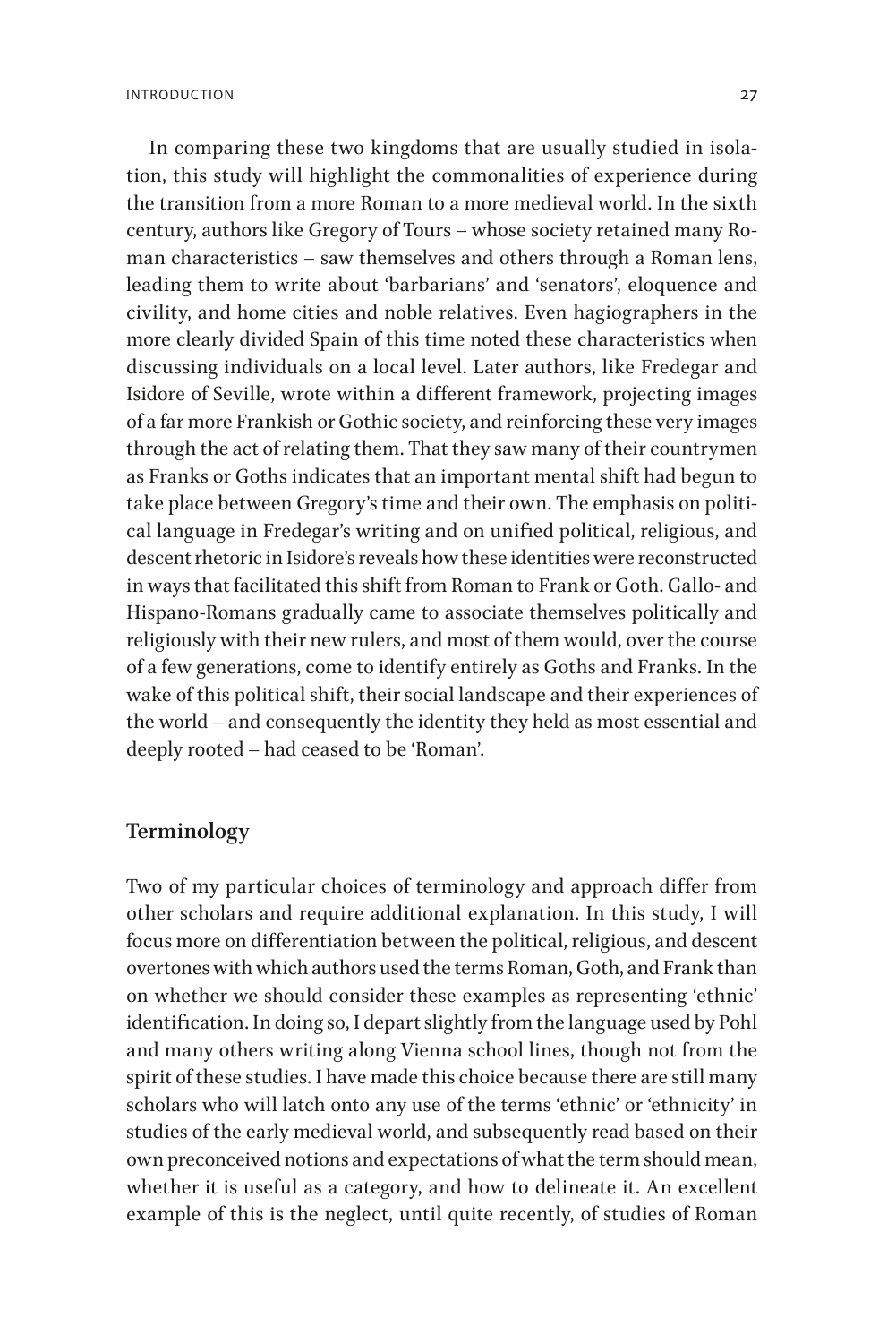identity in the early Middle Ages. $67$  Because 'Roman' in the ancient world is most closely associated with cultural and legal identities, it is regularly assumed to be unable to function as an ethnic term denoting one 'people' alongside Franks, Goths, and others. This is a scholarly blind spot caused by expectations which colour historians' views of the sources and what can be learned from them. Yet, as we will see in this study, Roman identity *did* come to be seen in some aspects as ethnic, as just one among many peoples defined in the same way (however that happened to be). By leaving aside judgement as to whether or not the political, religious, or descent overtones authors used constituted ethnic discourse, I hope to focus attention on how people re-envisioned their identities by altering the balance of these aspects and by drawing on the interplay between them. This will both highlight the multiple layers of identity which contemporaries could claim, regardless of what ethnic group they might be associated with, and allow the sources to speak more for themselves and less to any particular taxonomy into which we historians may wish to fit them.

The second terminological choice in need of explanation is my use of 'Spain' and 'Iberia' interchangeably to describe the kingdom ruled by the Visigoths and the peninsula where it was located. It has become common in the past decade to replace 'Spain' with 'Iberia' in scholarly works on the Iberian peninsula, and the title of the 'Late Antique and Early Medieval Iberia' series to which this book belongs is part of this trend. There are good reasons to make this change, most importantly that throughout history, this geographical region has been politically divided more than it has been unified, and not all of these polities have used 'Spain' in their descriptions of themselves – including, of course, modern Portugal. 'Iberia' focuses our attention on the geographical region rather than the modern borders of Spain and reminds us that there is a difference between the peninsula and the countries within it. This, however, is problematic in its own way. Visigoths regularly used *Hispania* to refer to their kingdom, referring to the Roman name for this part of the empire. The modern translation of this term is 'Spain'. But geographically neither *Hispania* nor Iberia covers the province of Gallia Narbonensis or Septimania that the Visigoths also ruled, a territory that was within Roman Gaul and is currently part of France. The Visigoths dealt with this imperfectly, sometimes using *Hispania* as an imprecise but easier way to refer to their whole kingdom, and sometimes using *Hispania* and *Gallia* instead. There are no perfect solutions to this terminological

<sup>67</sup> See *EME* 22, no. 4 (2014) for both discussion of the reasons for this neglect and studies seeking to fill the scholarly gap.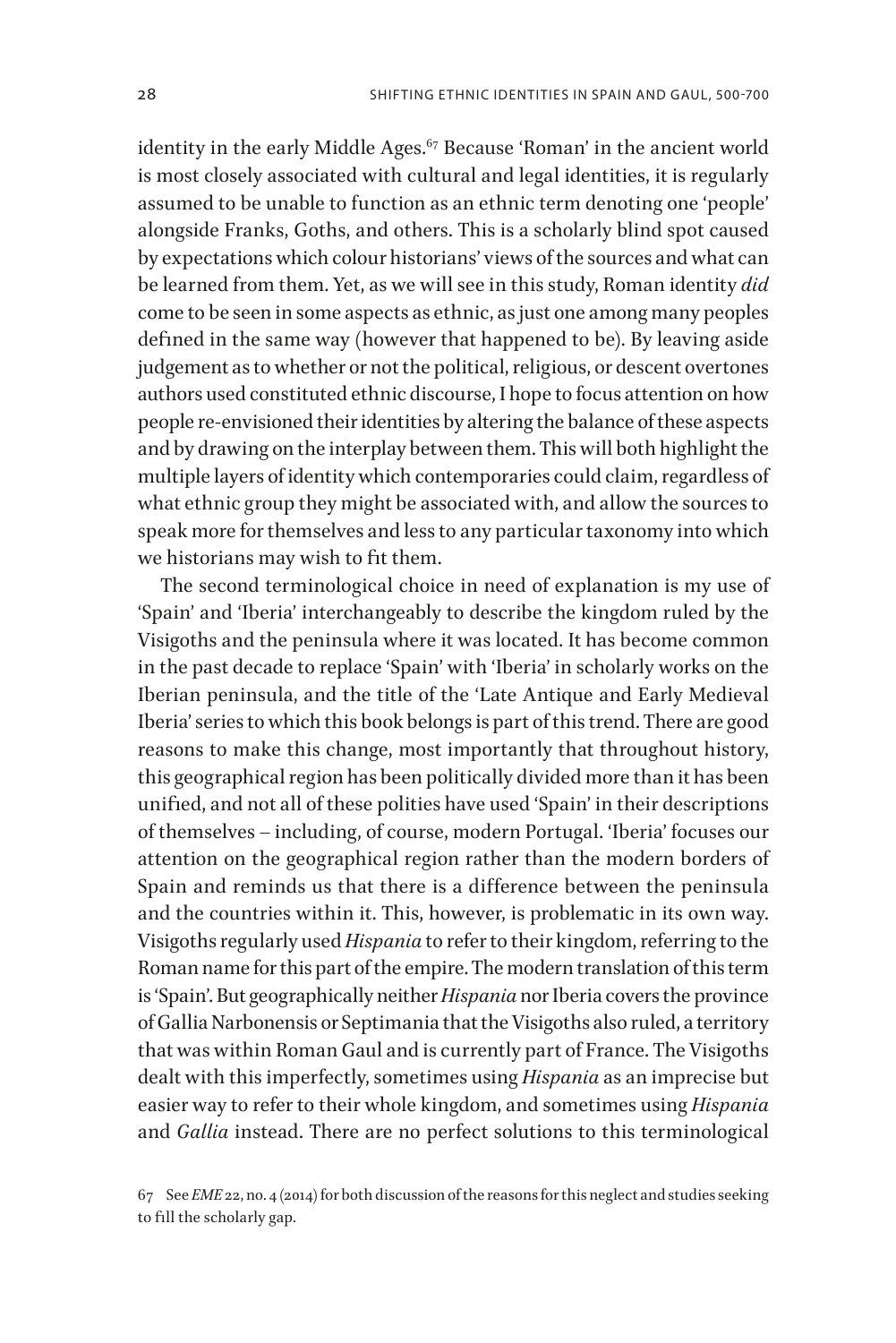quandary, and while I agree that Iberia has its advantages and have used it in this study, I also use Spain when it seems the more obvious choice in context. They should be read interchangeably and understood to refer to the entire Visigothic kingdom, in the same imprecise manner that *Hispania* for the Visigoths often included their Gallic territories too.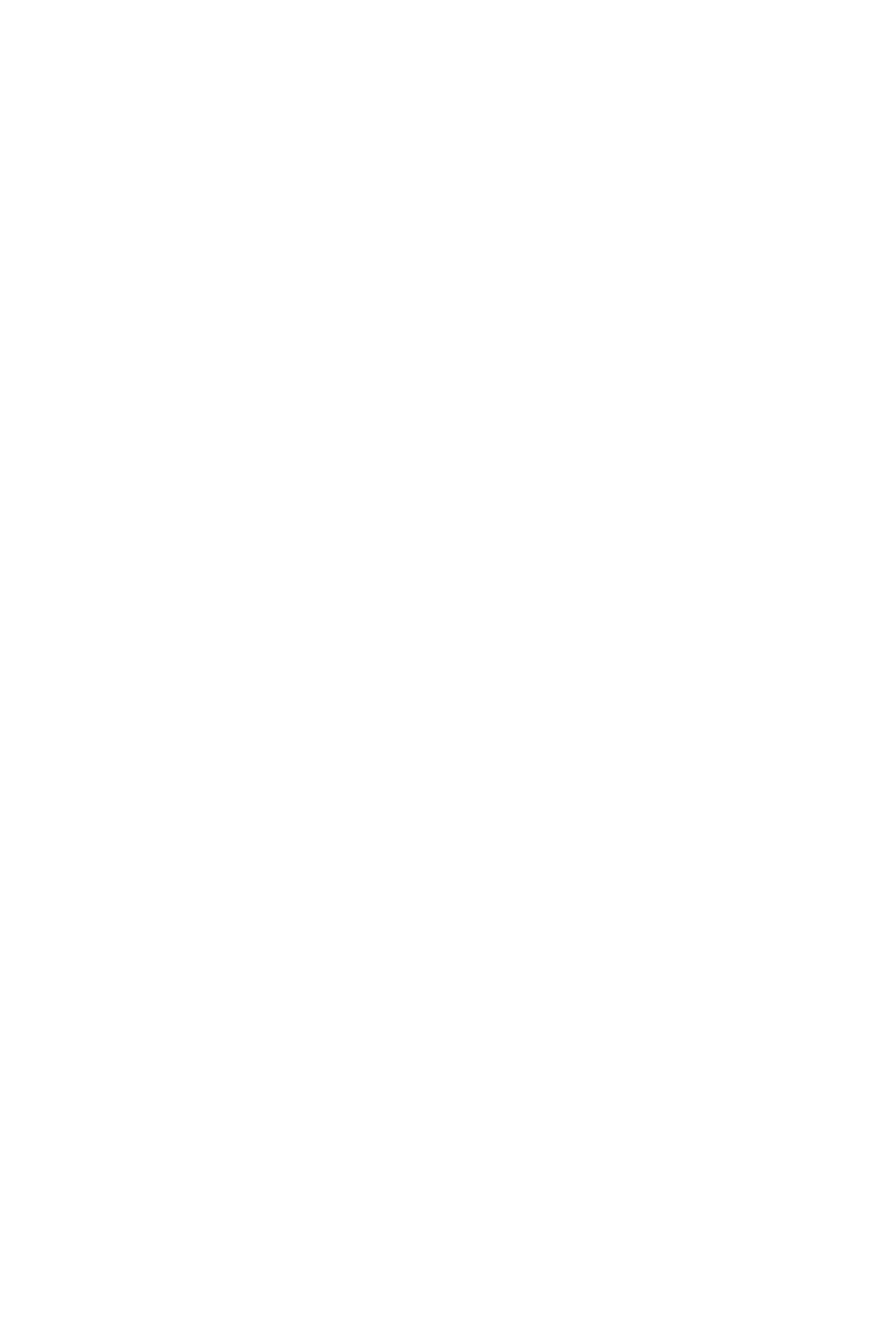<span id="page-31-0"></span>**Part I** From a Roman to a Gothic World in Visigothic Spain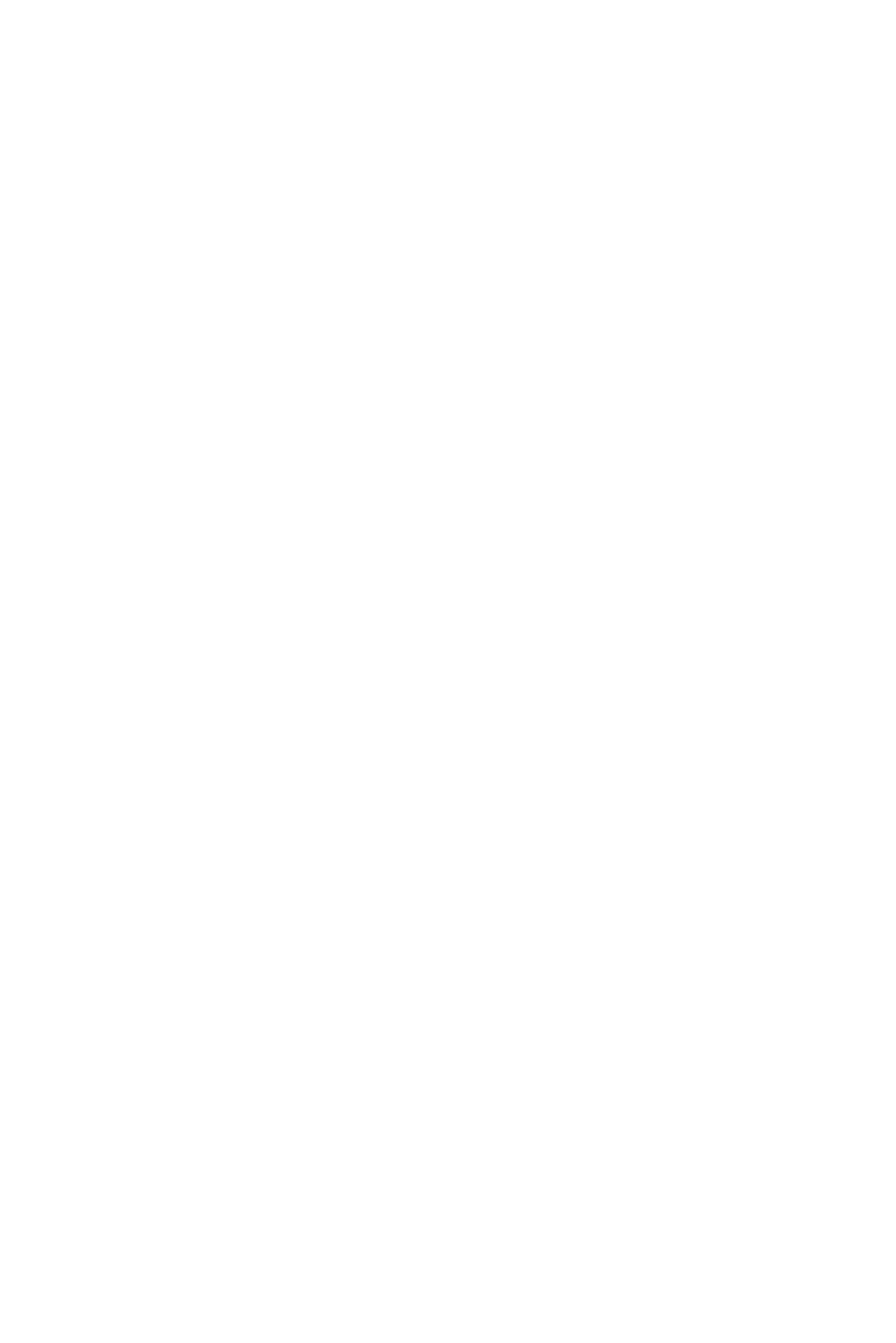In the spring of 507, King Alaric II of the Visigoths was killed while fighting the Frankish King Clovis at the Battle of Vouillé in Gaul.<sup>1</sup> As the Franks moved in to control the former Visigothic territory in the region, the defeated Visigoths retreated from their Gallic capital at Toulouse into the territory they loosely controlled in Spain, keeping only the southern region of Septimania – which they called Gallia or Gallia Narbonensis – of all their Gallic possessions. From this point on, their home would be Spain. Over the course of the sixth century, they would come to dominate the peninsula and to wrest its other inhabitants into (sometimes uneasy) submission. These inhabitants included Germanic Sueves who had settled in Gallaecia, Basques in the north, and the citizens of the former Western Roman Empire whom we often call Hispano-Romans.

As these Romans adapted to being ruled by the Visigoths, their Roman identity would also adapt and ultimately fade away. Unlike in Gaul, as we will see later, this process in Spain was aided by the kings. After a period of Ostrogothic regency, succession crises, and a civil war leading to Byzantine control of some lands along the Mediterranean, Leovigild (r. 569-586) came to the throne.2 He promptly began a campaign of unification, on multiple levels. Politically, he asserted full, central control over most of the Iberian peninsula. He conquered both semi-independent cities like Córdoba and entire regions like the Suevic kingdom in the northwest – including territory in the south which his rebelling son, Hermenegild, had claimed in the early 580s – and he asserted greater control over places which he already held, like Mérida.3 Although for purposes of propaganda, these land gains were portrayed as reconquests by a rightful ruler, much of the territory which Leovigild 'regained' had probably never truly been under Visigothic control.<sup>4</sup> He also built a new city named for his other son, Reccared, to assert his

1 A broad overview of the material presented in this section has already appeared in Buchberger, 'Growth of Gothic Identity'. For a good recent overview of the current state of historical and archaeological scholarship on Visigothic Spain, see Wood and Martínez Jiménez, 'New Directions'.

2 For a more detailed account of events, see Collins, *Visigothic Spain*; Sayas Abengochea and García Moreno, *Romanismo y Germanismo*; and the older, but still useful Claude, *Adel, Kirche und Königtum* and Thompson, *Goths in Spain*. On the Ostrogoths, see Díaz and Valverde, 'Goths Confronting Goths', pp. 353-86.

3 Kulikowski, *Late Roman Spain*, pp. 277-86, makes a good case for the independence of many cities and minimal Visigothic control in the peninsula before Leovigild's time. See also Collins, 'Mérida and Toledo', p. 202. On the conflict with Hermenegild, see Hillgarth, 'Coins and Chronicles', pp. 483-508.

4 Kulikowski, *Late Roman Spain*, pp. 285-86; John of Biclar, *Chronica*, pp. 212-15.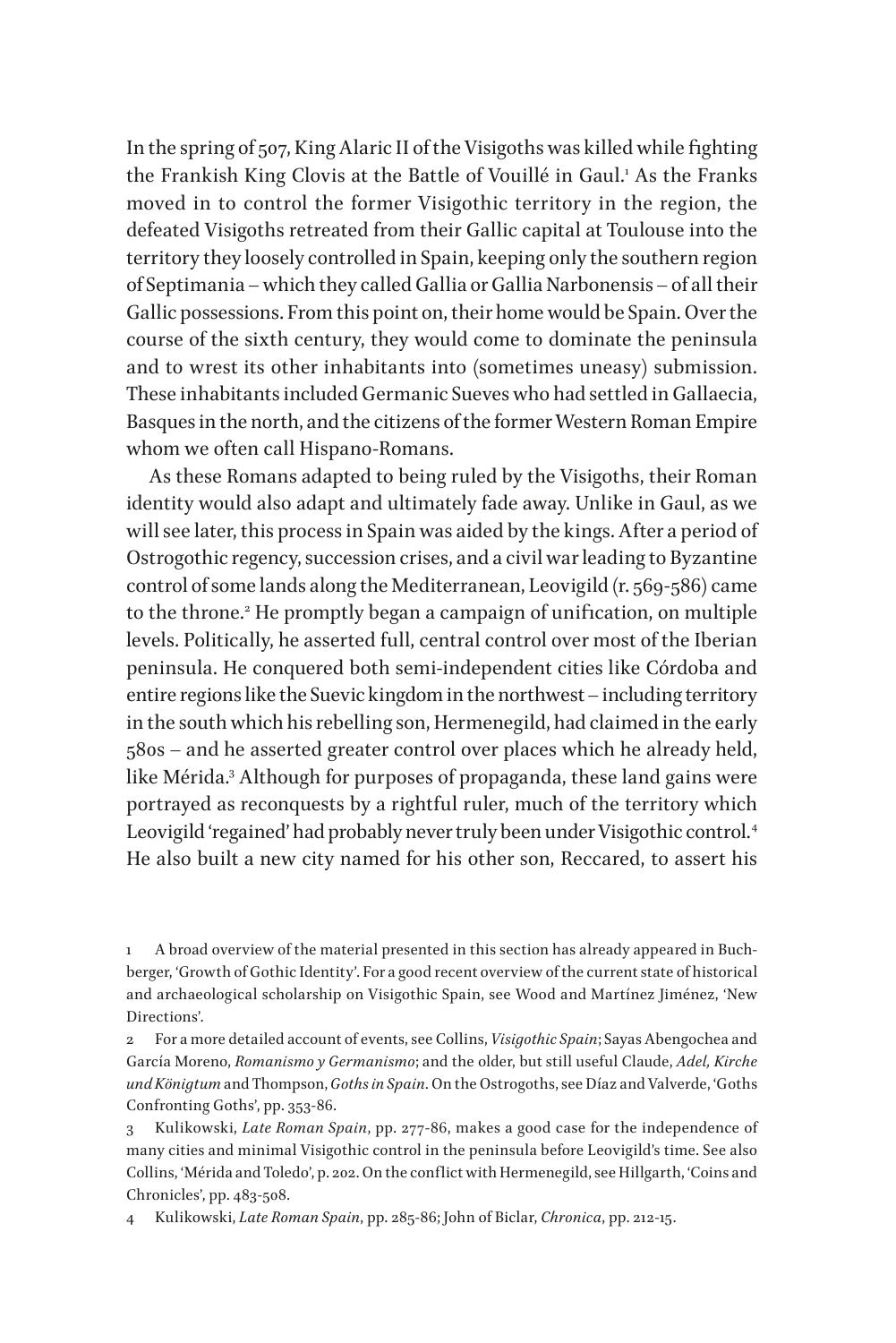authority and to portray himself as a proper imperial successor.5 Along with this territorial unification, Leovigild attempted ethnic unification by giving official sanction in his revised law code to marriages between those of Gothic and Roman descent. It is possible that intermixing was already common, but Leovigild gave it the symbolic weight of his seal of approval. Finally, he encouraged religious unification by making conversion from Catholicism to Arianism easier and, in his mind, hopefully more appealing by eliminating from Arian doctrine the requirement of rebaptism for converts from Catholicism. His son, Reccared (r. 586-601), completed the unity his father had begun – though not the way Leovigild would have wished – by converting to Catholicism in 587 and taking the entire kingdom with him over the next two years. The conversion was made official at the Third Council of Toledo (589), opening the way for the collaboration between church and state that would be a hallmark of the seventh-century kingdom, though there were still a few revolts by Arians who opposed the change.<sup>6</sup> Both kings were motivated in these actions by a desire to strengthen their hold over the peninsula and bring the fairly separate populations they ruled into union.

The period from 589 to the middle of the seventh century was one of consolidation. Religious unity led to increased persecution of those, like Jews, who did not conform, as with the harsh laws restricting them and forcing their conversion enacted by Sisebut (r. 612-621). Consolidation also occurred on a territorial level. During Sisebut's reign, the Byzantines were pushed out of some of their holdings, with Suinthila (r. 621-631) finally defeating them and seizing all their territory in Spain in the 620s. This was also the age of Isidore of Seville, the prolific author and influential religious leader who chaired church councils, wrote a history of the Goths, and served as both adviser and tutor to Sisebut.

After a series of short reigns and coups, Chindaswinth (r. 642-653) was elected king. He and his son, Recceswinth (r. 653-672), issued a number of laws which Recceswinth published in 654 along with a collection of old laws which were to remain in force. His *Visigothic Code* (*Lex Visigothorum*)

<sup>5</sup> On Reccopolis, see Olmo Enciso, *Recópolis: un paseo*; Olmo Enciso, 'Royal Foundation', esp. pp. 181, 192. Other imperial imagery appears on his coins, for which, see Hillgarth, 'Coins and Chronicles'; Miles, *Coinage of the Visigoths*; McCormick, *Eternal Victory*, pp. 317-20; García Moreno, 'Prosopography, Nomenclature, and Royal Succession', p. 146.

<sup>6</sup> *VSPE* V.12, pp. 92-93; John of Biclar, *Chronica*, p. 218; Stocking, *Bishops, Councils, and Consensus*; Díaz and Valverde, 'Theoretical Strength', p. 75; Gallego Blanco, 'Los concilios', p. 738; Geary, 'Barbarians and Ethnicity', p. 127. On Reccared as a unifier, see Castellanos, *Los godos y la cruz*.